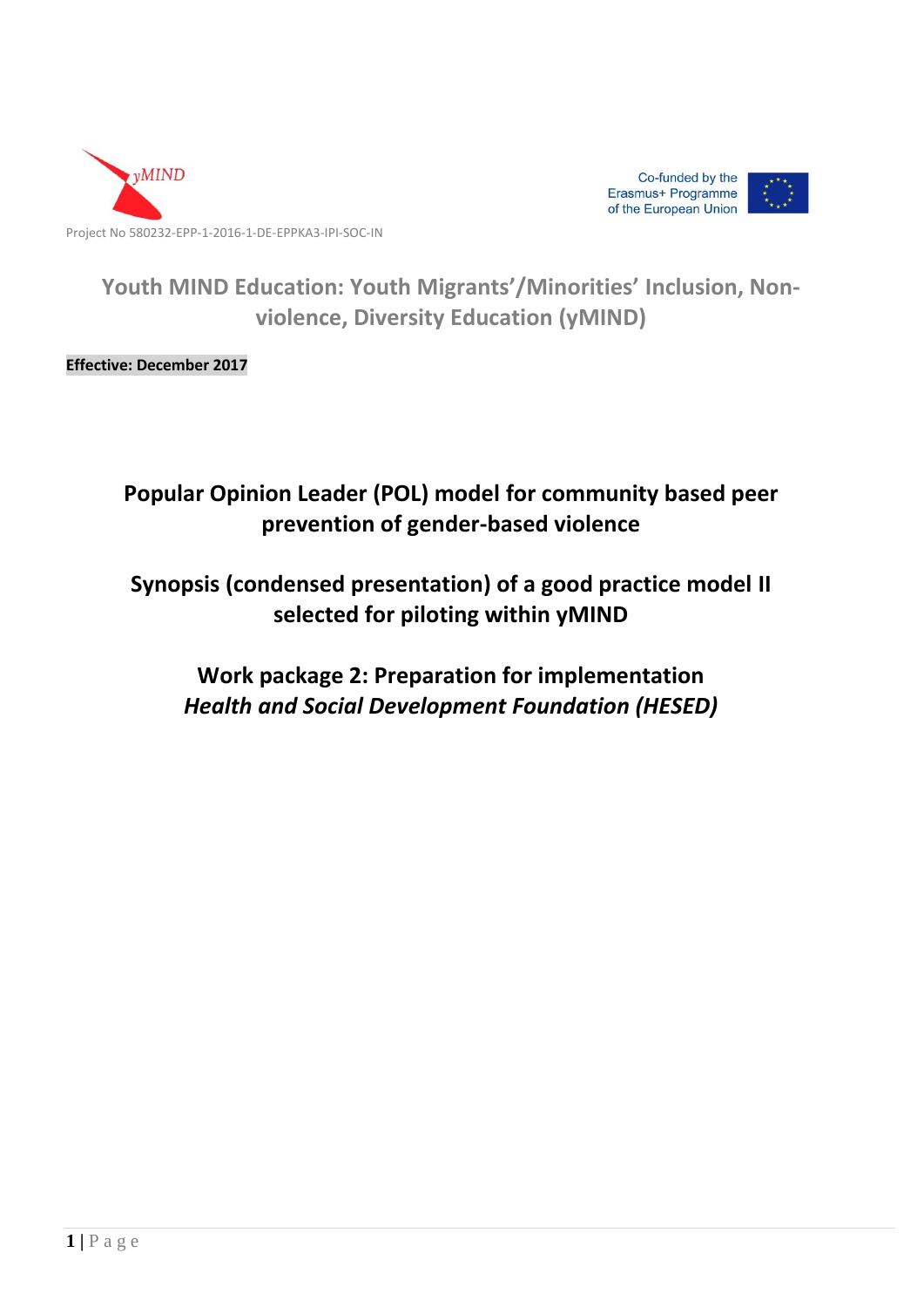# Template/Table of contents

# **Contents**

| I. |                                                                                                  |  |
|----|--------------------------------------------------------------------------------------------------|--|
| Ш. |                                                                                                  |  |
| 1. |                                                                                                  |  |
| 2. |                                                                                                  |  |
| 3. |                                                                                                  |  |
|    |                                                                                                  |  |
|    | 3.2 Anthropological studies in Roma Community - community norms and gender-roles expectations  5 |  |
|    |                                                                                                  |  |
|    |                                                                                                  |  |
| 4. |                                                                                                  |  |
|    |                                                                                                  |  |
|    |                                                                                                  |  |
|    |                                                                                                  |  |
|    |                                                                                                  |  |
|    |                                                                                                  |  |
|    |                                                                                                  |  |
|    |                                                                                                  |  |
|    |                                                                                                  |  |
|    | Examples for training session programmes - POL groups with young male leaders  18                |  |
|    | Examples for training session programmes - POL groups with young female leaders 21               |  |
|    |                                                                                                  |  |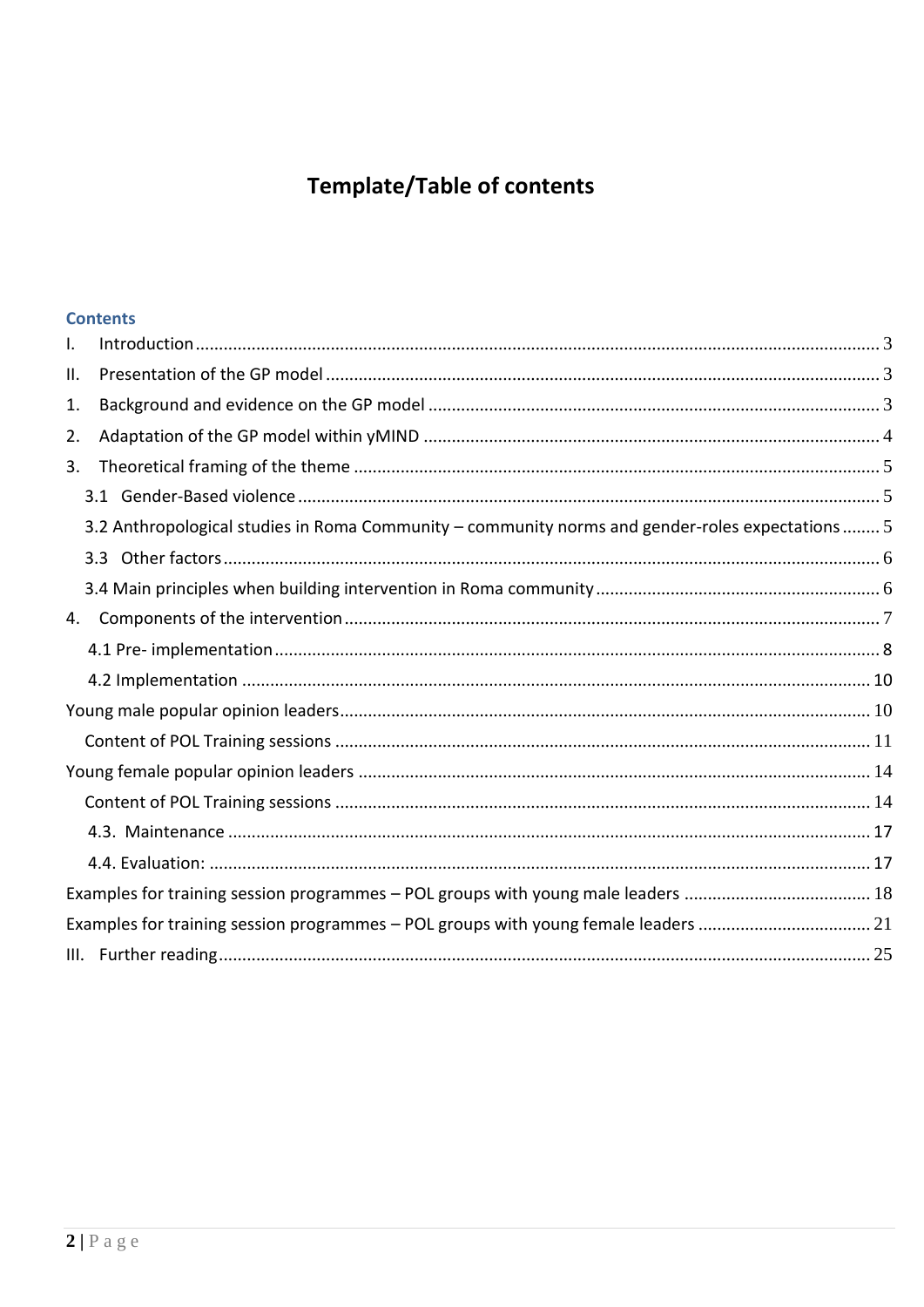# <span id="page-2-0"></span>**I. Introduction**

yMIND is a participatory innovative project that promotes better social inclusion of newly-arrived migrant and Roma children and youth through comprehensive diversity education through a setting-based approach, involving both formal and non-formal educational settings.

The good practice (GP) model II, presented in this part of the synopsis steps on integrated community education services in non-formal learning settings and methods within migrant/ethnic minority communities. Largely defined, these include: existing community health, social and education centre for early education, training in parenting skills and support to parents, effective participatory methods mobilising community resources, such as peer education, outreach to community youth and consequently empowerment of minority youth for civic participation.

The model proposed for adaptation, piloting and up-scaling in non-traditional educational setting is the Popular Opinion Leader (POL). The model has proven its effectiveness in changing behavioural trends in closed communities, such as the Roma ethnic minority and provides promising results.

# <span id="page-2-1"></span>**II. Presentation of the GP model**

POL is a model that identifies and trains naturally popular and well-liked people in a community to function as educators of their social networks to achieve effective and sustainable (heath) behaviour change. POL is based on the idea of the "social diffusion theory" that new behavioural trends can be established when



enough popular people whose opinions are valued by others are actively seen and heard to endorse a new value. Opinion leaders are people whose opinions and beliefs lead the views of others, they are about 10 - 15 % of any population.

The messages come to community members from people they personally know and like, from their own friends who become role models and change makers.

<span id="page-2-2"></span>**Figure 1. POL community based intervention** 

#### *1. Background and evidence on the GP model*

The **POL** methodology has been elaborated by the Center for AIDS Intervention Research (CAIR), Medical College of Wisconsin in Milwaukee, Wisconsin, USA. Originally POL was developed as community-based intervention for HIV prevention. POL is based on an advanced and scientifically-proven form of peer education among young MSM (man who have sex with men).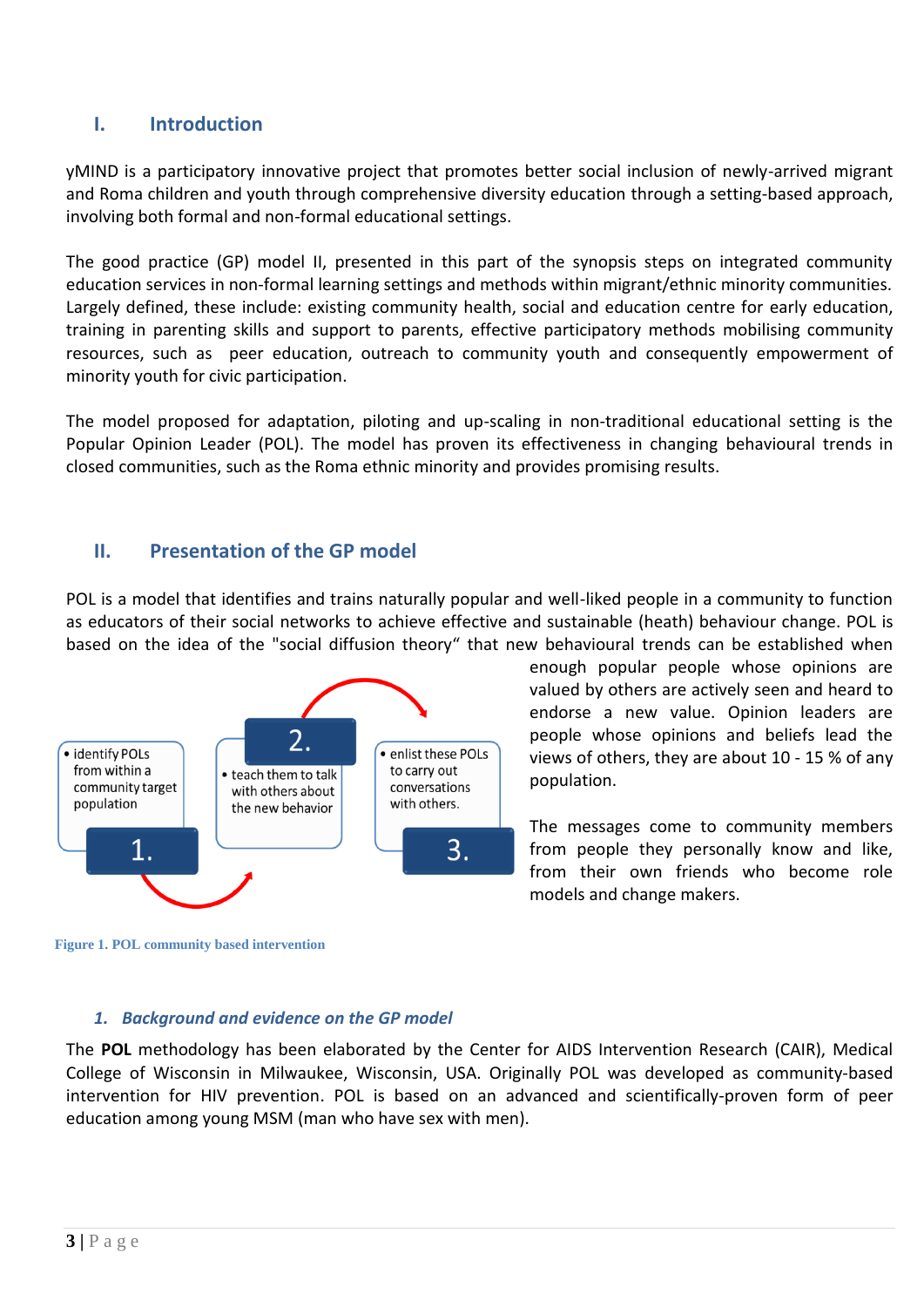POL has been implemented in different contexts and communities and has proven its effectiveness undoubtedly. The CAIR team reports that this low cost intervention has been shown to result in behavioural risk reduction among gay men, women, adolescents, and other populations<sup>1</sup>.

The first evaluation of the POL intervention was carried out in the USA with men who visited gay bars in 1989. CAIR reports that there was a 30% reduction in the percentage of men who had any unsafe sex and a 35% increase in condom use. The same pattern was found in a total of seven U.S. cities where the study took place.

The POL program was next adapted for use with women living in apartments in poor neighbourhoods in 18 U.S. cities. Before and again one year after the POL intervention was conducted, all women living in all the apartments were surveyed about their sexual behaviour. The results show that they became less likely to have unprotected intercourse and more likely to use condoms - condom use increased by 50%. They improved their HIV knowledge, greater perceived risk for AIDS, increased condom keeping, and more condom use discussion by women with their male partners.

Since POL has been transferred to HESED in 2004 in the frame of Global AIDS Intervention Network (GAIN), the Bulgarian partner has been implemented POL in two different communities – young MSM and Roma. POL has proved its effectiveness in AIDS prevention in Bulgarian context in gay community<sup>iii</sup> as well as in Roma community<sup>iii</sup>.

In the frame of an EU-funded project "WEDworks: women, ethnic minorities, and drugs" (JUST/2011/DPIP/AG 3561), the Bulgarian partner has used the approach for disseminating the drug prevention message among Roma young people. The results were very encouraging, and in 2016 HESED started to work on adapting the POL model for the purposes of awareness raising campaigns regarding domestic violence/ gender based violence among the most vulnerable groups in Roma community- pregnant women and young mothers of toddlers.

# <span id="page-3-0"></span>*2. Adaptation of the GP model within yMIND*

The current adaptation of the POL within yMIND entails the introduction of three new aspects:

Thematic extension. For the purposes of the yMIND project POL will be adapted for use on the topic of GBV (gender-based violence), with focus on changing the community norms and the attitudes towards GBV.

The POL intervention is assigned to use the natural communication peer channels within the community and to present to the young people alternative perspectives towards the traditional gender roles and norms. For achieving this it utilises methods, informed by the power of social diffusion and group–dynamic theories as vehicles to foster the desired behavioural change. This approach seems to be very appropriate in closed and socially marginalised communities, where traditional education interventions do not show good effects due to the natural resistance of the minority group members to the external pressure and cultural influences from the majority society.

Focus on specific target group. POL will be introduced in Roma community with the intention to influence the attitudes and the behaviour of young Roma people - men and women, towards GBV.

 $\overline{a}$ 

<sup>&</sup>lt;sup>1</sup> <http://www.mcw.edu/cair/resources/PopularOpinionLeader.htm>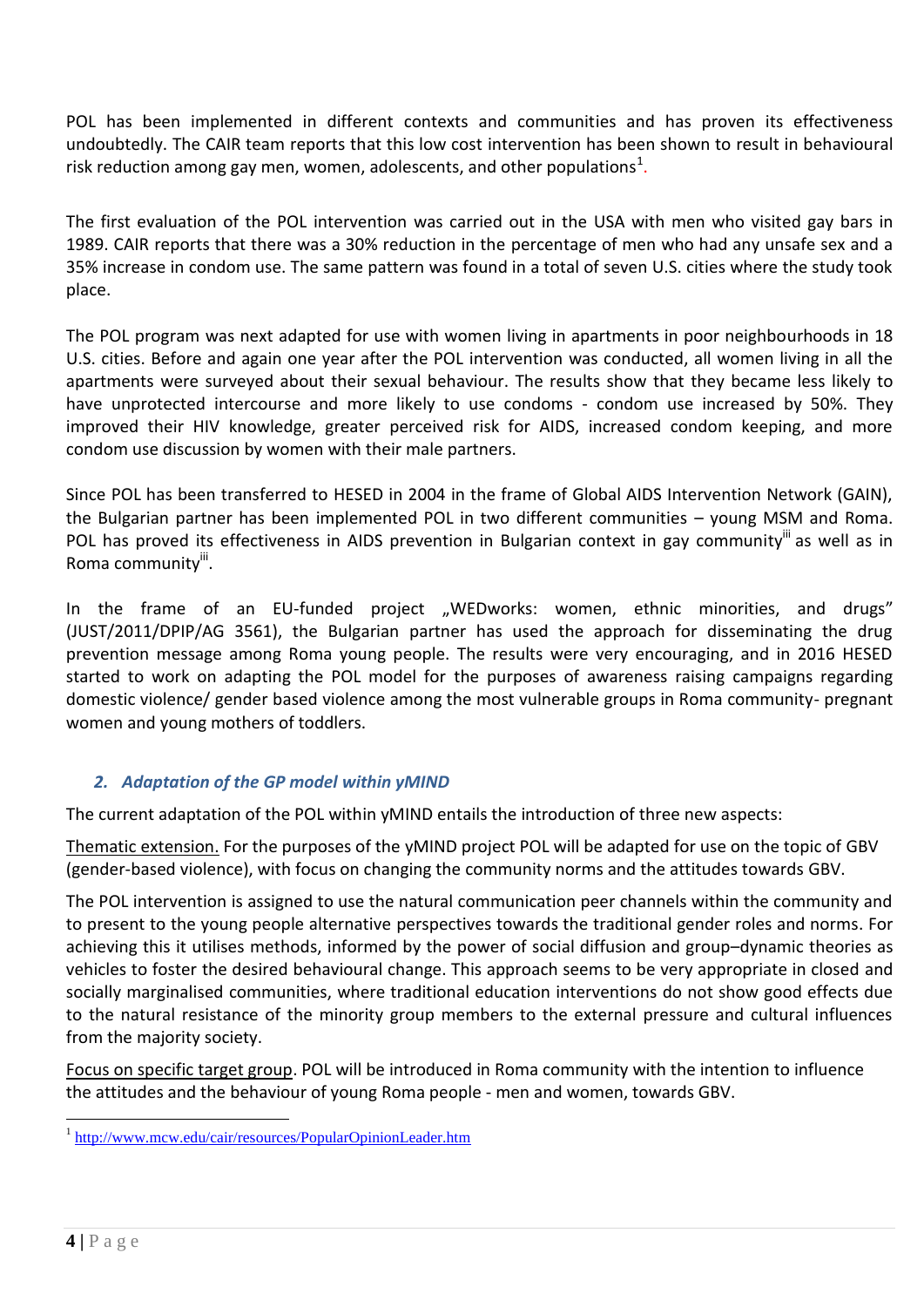POL methodology is designed for young people aged between 16 and 24. Since the intervention is based on group-dynamic training and experience-based learning techniques, it is vital to the successful implementation of the program that the groups are homogeneous by gender and age (15 - 18 and 19 - 24). The methodological frame of the intervention should be adapted according the needs and gender of the specific leaders' groups.

Evaluation of the intervention. Being initially intended for reshaping the risky sexual behaviours in community setting, the evaluation of the effectiveness of the intervention should be modified according the new application of the method.

# <span id="page-4-0"></span>*3. Theoretical framing of the theme*

#### <span id="page-4-1"></span>**3.1. Gender-Based violence**

The theoretical frame of the topic Gender, including gender roles, stereotypes and inequality has been defined in details in p. *5.2 Gender*, in the "*Comprehensive diversity competence training in school setting*" prepared by SPI Forschung gGmbH.

For the purposes of this synopsis, we will define **Gender-based violence (GBV**) as an umbrella term for any kind of discrimination or harmful behaviour which is directed against a person on the basis of their (real or perceived) gender or sexual orientation<sup>2</sup>. We will consider GBV with all possible manifestations: physical, sexual, psychological, economic or socio-cultural. For the purposes of the community based intervention such as POL, GBV needs to be envisaged in the context of gender norms, values and beliefs which support unequal hierarchies of power between women and men within Roma community, where GBV is tolerated and even considered acceptable.

#### <span id="page-4-2"></span>**3.2. Anthropological studies in Roma Community – community norms and gender-roles expectations**

The anthropological analysis of the preconditions for GBV in Roma community focuses on the traditional Roma family, which is rather a broader network than a nuclear family - a space for close relatives that offers self-preservation and protection, but also a place for strong public control that restricts women's freedom and autonomy. Traditionally in Roma community the women have subordinated position to the men. The social expectations about this role often appear as violence in the family. The manual *"Fighting men`s violence against Roma women: recommendations for prevention, detection and intervention"* <sup>3</sup> envisages the topic in details. The authors envisage the GBV in Roma community as part of the patriarchal functioning of the community and the traditional values for their culture:

 Obedience to male power - virginity before marriage, faithfulness, maternity and division of family obligations by gender. Often the young girls have to leave school early and to start their own family being very young. Being engaged with the children and domestic work they are completely

 $\overline{a}$ 

<sup>&</sup>lt;sup>2</sup> Definition by [http://reliefweb.int,](http://reliefweb.int/) accessed: April 6, 2017

<sup>&</sup>lt;sup>3</sup> Санглас Н. и Касалас М. (2012) *"Борба с мъжкото насилие върху ромските жени: Препоръки за предотвратяване, разкриване и намеса",* Surt. Fundació de dones. Fundació Privada, JUST/2010/DAP3/AG/1266;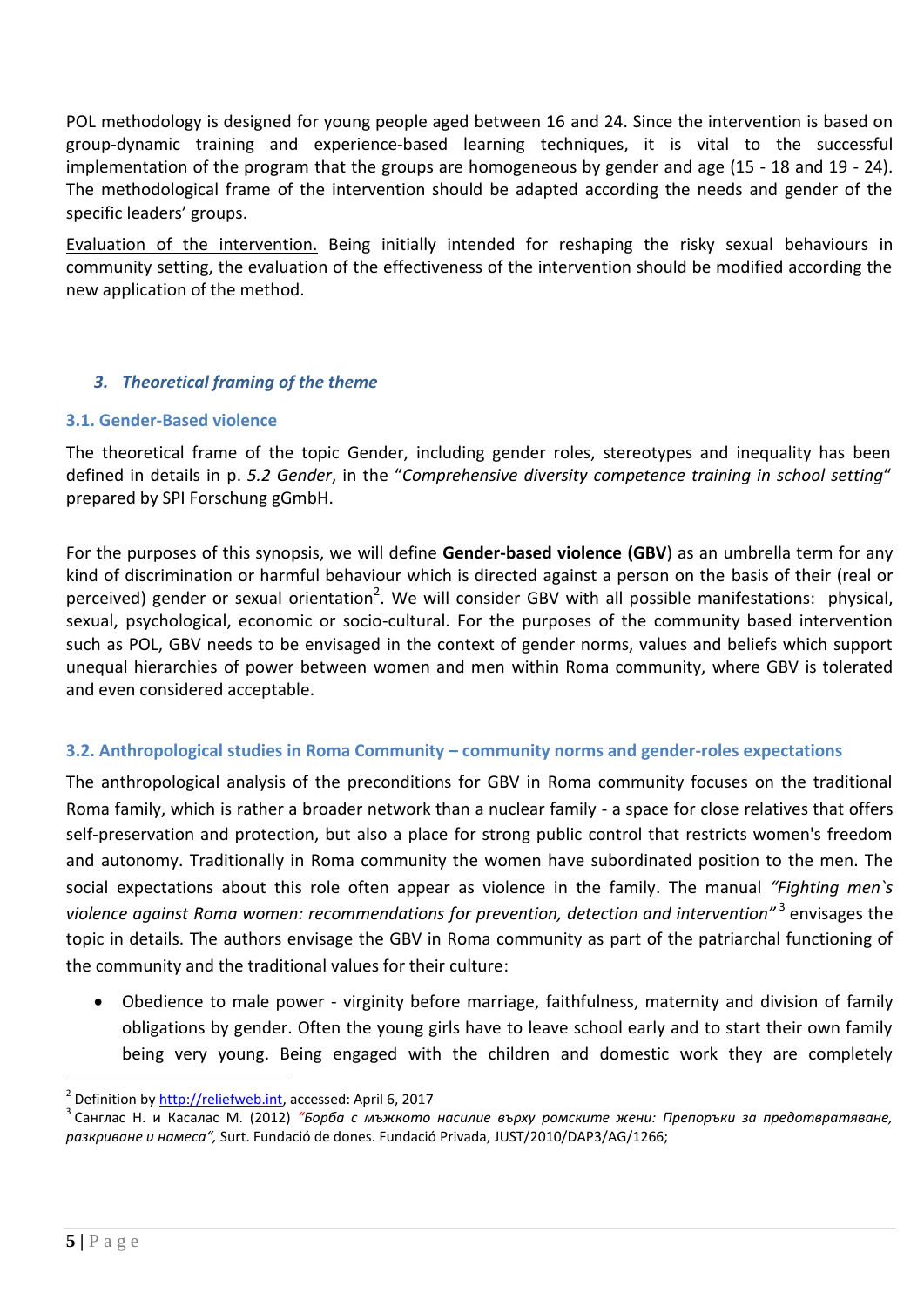dependent from the men in the family, they lack basic skills and education in order to make their own living.

- The identity of Roma women they are not autonomous, they represent the honour of their families. Every decision a woman can take represents and involves her whole family. All decisions must be consistent with the community and must follow the established and rigid social norms for both sexes.
- Roma women must guarantee the honour of the family by meeting expectations of the whole community. The "good woman" is expected to be a faithful wife, a good housekeeper and a good mother – to have children. If for any reason, the honour of the family is compromised, it is very likely that the woman is pointed out to be responsible for this.
- The family is the institution where the cultural values are preserved and transmitted to the next generations, especially through the role of the woman who is the main guardian and educator of the  $children<sup>4</sup>$ .

This understanding of the role of a woman is a prerequisite for imposing behavioural constraints and restrictions that can be regarded as violence - not only by spouse or father but also by other members of the extended family such as father-in-law or mother-in-law.

# <span id="page-5-0"></span>**3.3 Other factors**

GBV can happen in any community, but certain context factors seem to increase its likelihood in particular communities. Those are structural or behaviour risk factors related to the family such as poverty, unemployment, drug abuse and addiction, mental disease, financial stress or stress related to the parenting, bad health status or lower education, economical (financial) dependence of the women. There is a proven co-relation between the age of the women/mothers and the likelihood that they can become victims of DV (domestic violence) or GBV – the younger the mother, the more likely she will become a victim  $i<sup>v</sup>$ . Other factors related to the social environment are poverty, bad neighbourhood, violence within the community<sup>v</sup>. Cumulatively, these environmental factors are often observed in Roma neighbourhoods and create prerequisites for a high risk of violence.

# <span id="page-5-1"></span>**3.4 Main principles when building intervention in Roma community**

Cultural competence. Understanding the existing cultural differences without criticizing the practices in the community – building a capacity to understand, recognize, respect and work effectively with people from different cultural backgrounds<sup>vi</sup>.

Integration of the knowledge about the cultural norms and dynamics into the intervention. Due to its relative closeness and patriarchal relations, social life in the Roma community is still determined by unwritten rules. Therefore it is crucial to the success of the intervention to gain the support of the communities' gatekeepers

 $\overline{a}$  $<sup>4</sup>$  Ibid.</sup>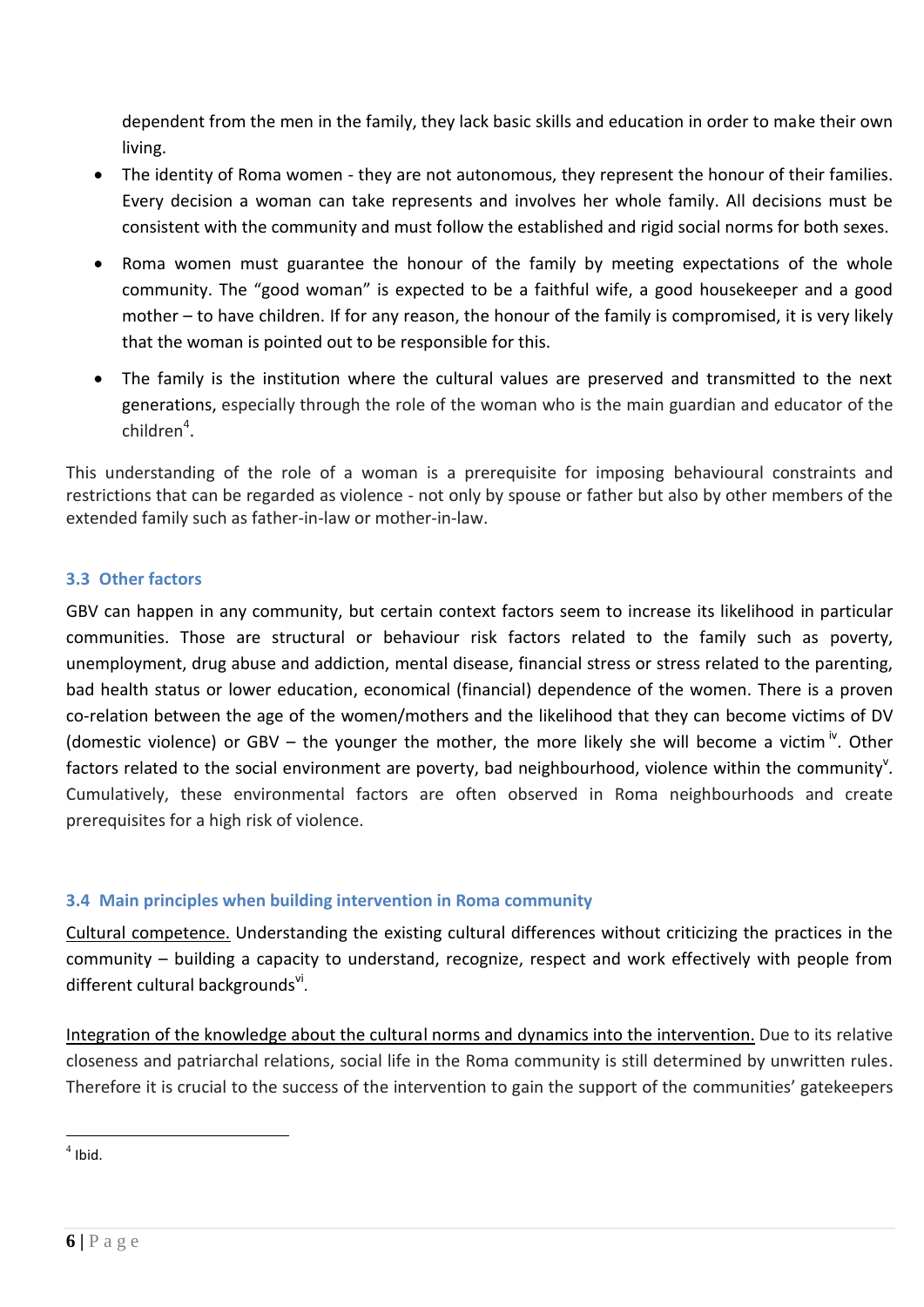– local leaders, key informants and to work together with them. Crucial for planning the intervention is to collect knowledge regarding the cultural norms of the community and the acceptable behaviours, gender role expectations, etc.

Using and developing the resources of the community. Informal communication channels in the community are the most effective and quick way to disseminate information within Roma communities. On the other hand, GBV is among the topics which are carefully protected from the outsiders of the community, any kind of external interventions are not accepted or even rejected. For this reason, the POL foresees young people from the community with strong leadership potential to be prepared for peer educators and to be actively involved in disseminating the GBV prevention message within their own social networks.

Group training. The experience of the Health and Social Development Foundation shows that working in groups (12-15 participants) selected on grounds of similar characteristics is the most effective way to work in the Roma community for changing attitudes and for life-skills building. On the other hand, training on GBV and DV in groups, despite their experience with GBV and DV, is cited as an effective method of preventing violence. A study by the Norwegian Center for the Study of Violence and Traumatic Stress states that this type of programs are among the most effective preventative interventions for dissemination of knowledge about the causes and consequences of violence and coping strategies<sup>5</sup>.

# <span id="page-6-0"></span>*4. Components of the intervention*

POL as community-setting intervention is intended to turn the spotlight on awareness raising, sensitization towards factors that increase risks of GVB, such gender stereotypes and role prescriptions, change of attitudes and competence building of young Roma to prevent gender inequality and violence.

The POL intervention includes four phases of implementation, each of them featuring own goal and structure.

 $\overline{a}$ 

<sup>&</sup>lt;sup>5</sup> National Action Plan Against Violence "Turning Point" (2008-2011), Norway. Online: [http://www.gender.no/Policies\\_tools/Strategies\\_Action\\_plans,](http://www.gender.no/Policies_tools/Strategies_Action_plans) accessed: May 12, 2015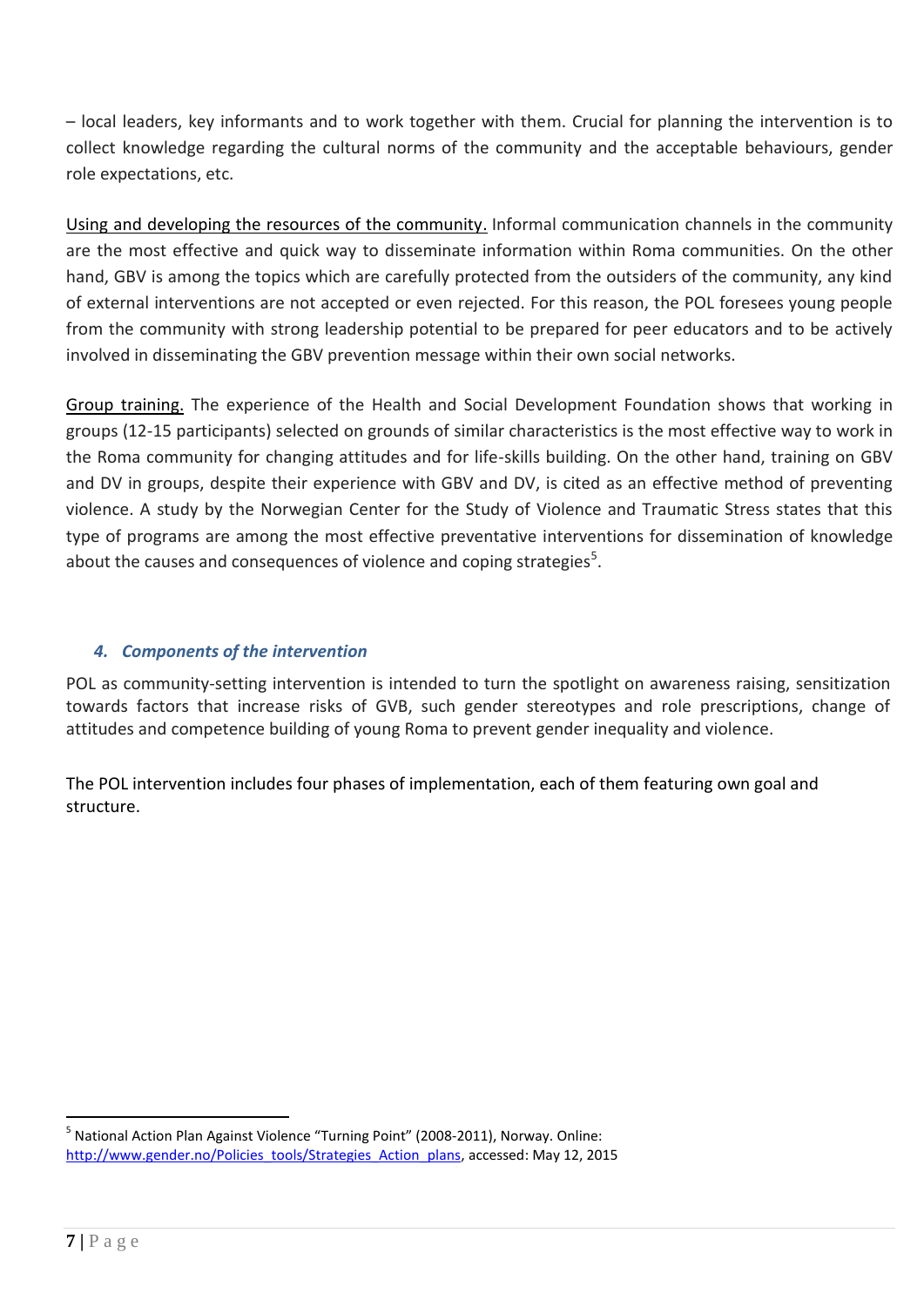

<span id="page-7-0"></span>**4.1 Pre- implementation** 

The background rationale of POL is to use the resources of well-structured community and important facilitating factor for its implementation is identifying the community structure, communication channels, and the key gatekeepers. POL will then build on and integrate the ongoing approaches of community work and outreach, mediators, peers.

The main purpose of the pre-implementation phase is to identify a sub-group within the community that could be involved in the intervention and to select the POLs, who could be empowered to influence the change.

# 4.1.1 Identification of sub-group within the community

Planning for this stage is very important especially for teams and organizations with no experience in the particular community, where the intervention is planned to take place. In this case the preliminary exploration of the situation (about three months) is crucial to the successful planning of the intervention. Usually there are three classical research methods applied to conduct this preparatory phase of the realization of POL methodology: observation, focus groups and/or keyinformants interviews.

Steps :

1. Select the location/community of intervention

- 2. Gain the support of key community people
- 3. Learn about the community norms and attitudes

 $\frac{1}{2}$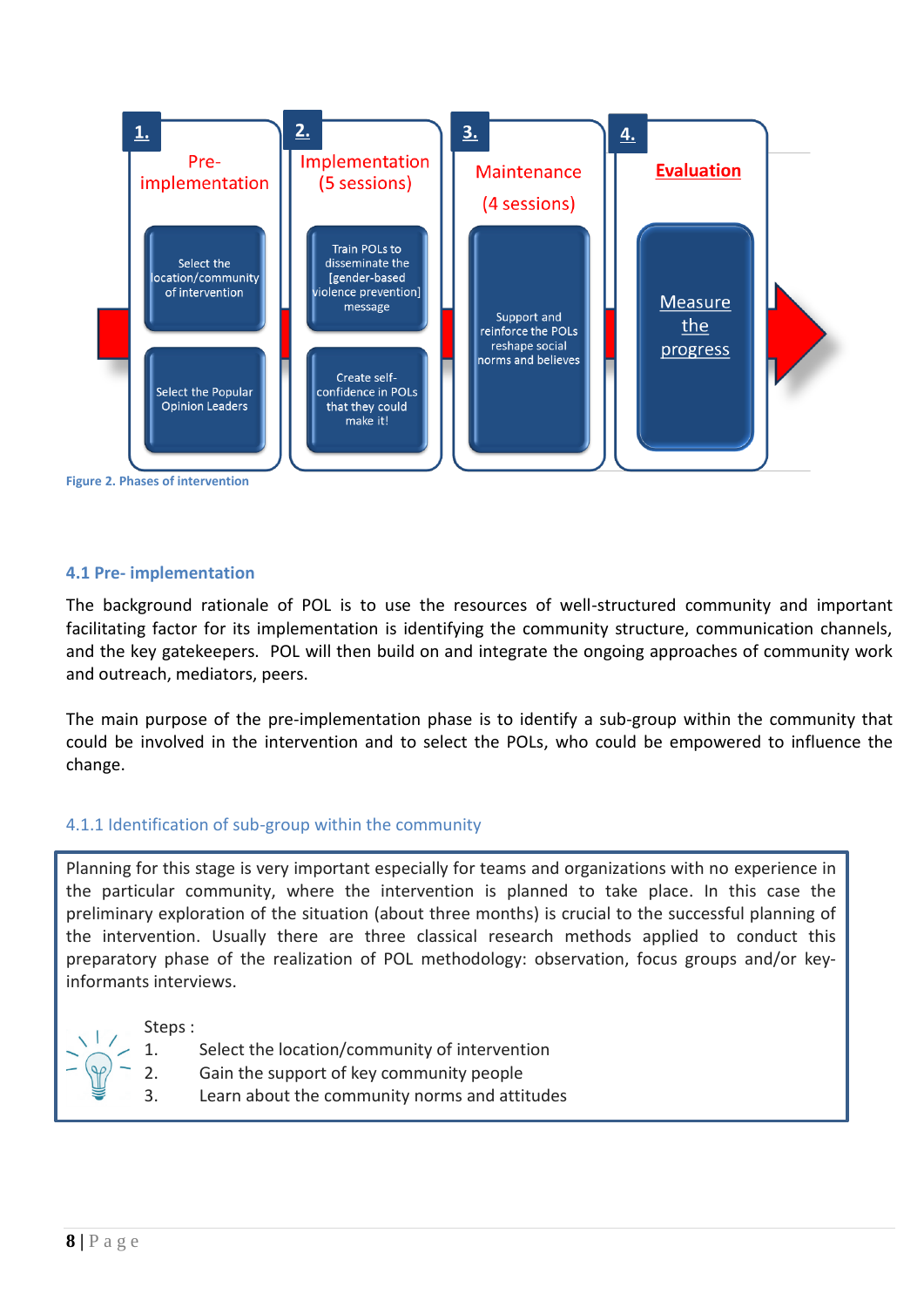Venues for reaching young POLs: those are neighbourhood locations where young people meet and gather together, coffee places, schools, clubs (where they go out to have fun).

The aim of the observation is to map the places where young people gather together, and their activities, interactions, habits. An important aspect of the observation is that it provides information who are the natural opinion leaders in the community and their social networks.

Access to the target population. It is important that the observation is conducted in manner that does not intimidate the subjects of observation, and does not make them feel threatened. For this purpose it is recommended that the observation is conducted by/or together with representatives of the same community.

Knowledge about the community norms and attitudes. An important step before planning the intervention is collecting reliable information about community norms, perceptions and attitudes related to GBV. This information is needed, in order to have practical material for creating realistic exercises such as case studies and role plays, but also for the facilitator to be prepared what kind of attitudes he/she would meet and have to deal with during the group work with the POLs.

The reliable information could be collected through focus groups and/or key informant interviews. Depending of the level of knowledge about the concrete community both methods could be applied or if the case only one to be chosen for the purposes of collecting information.

#### Steps:

1. Specify what kind of information is needed for planning the intervention: gender roles and stereotypes in the specific community, what behaviour is considered as violence/or not, what are the reasons for GBV etc.

2. Conduct one focus group with representatives of the same target group - 10-15 young people to be aware about their views and perceptions. Focus on 5 to 10 open questions in order to collect the information needed.

3. If needed conduct interviews with key informants from the community on the same topic. Plan at least three interviews, if needed conduct few more unless the information reported will start to be repeated.

# 4.1.2 Selection of the Popular Opinion Leaders

The second key task, crucial to the successful implementation of POL methodology is the selection of the natural popular opinion leaders. Five approaches can be used for the purposes of the selection:

- 1. Recommendations of the community leaders or gatekeepers;
- 2. Observations made in the venues;
- 3. Information based on prior programs your organization have conducted in the community;
- 4. Advice or surveys of target population members to find out who is most popular;
- 5. Key informants interviews.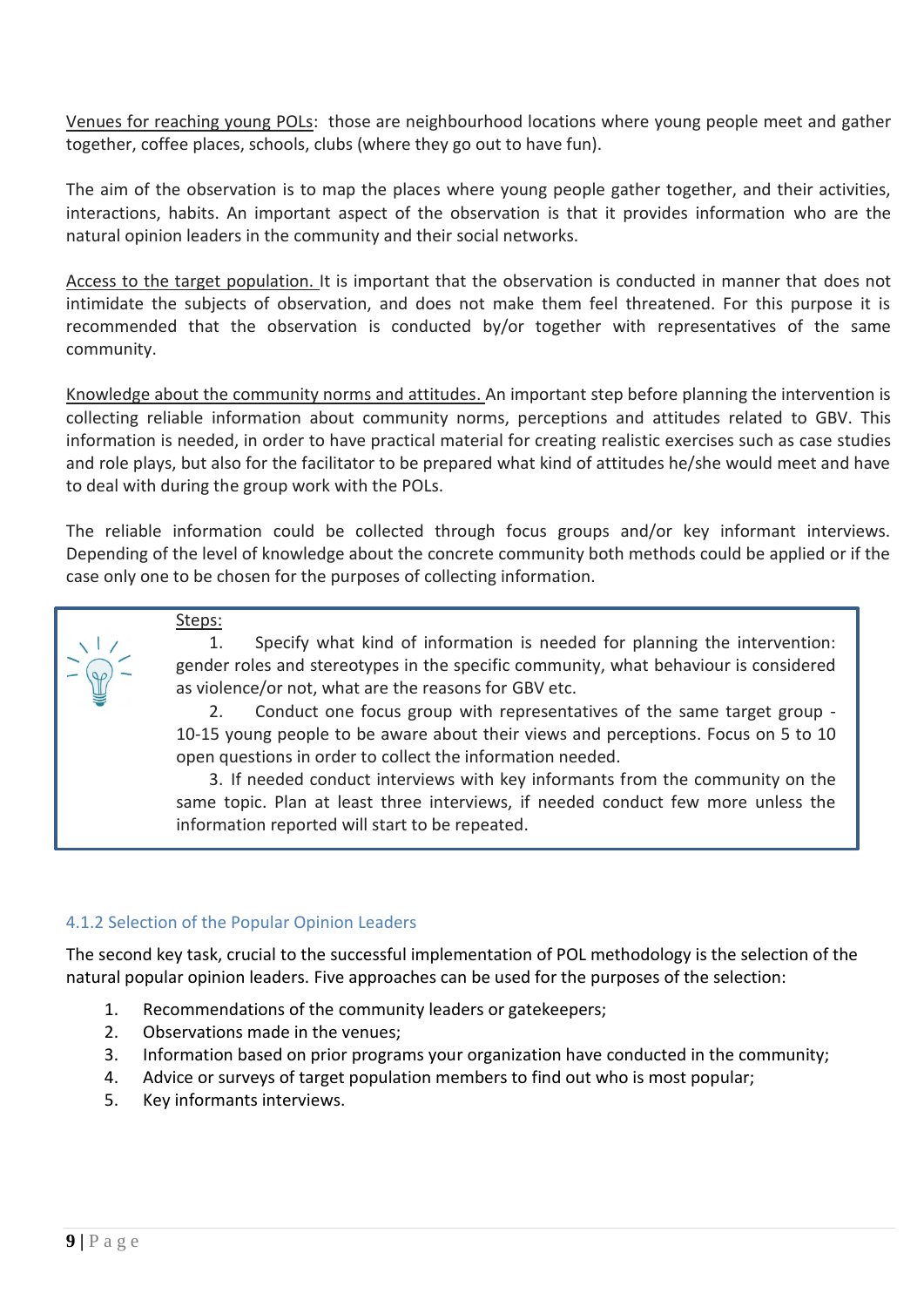

How to recognize the POLs? POLs are those members of the target population who:

- $\triangleright$  Spend a lot of time talking with other peers
- $\triangleright$  Are popular among others in the target population
- $\triangleright$  Are trusted by their friends and peers
- $\triangleright$  Are likely to be listened to by peers when they give advice

# 4.1.3 Competence required for conducting POL groups.

Since the goal of the work is a profound change and building communicative and social skills, the facilitators` team needs to include at least one professional experienced in group work (psychologist, clinical social worker, education professional with experience in facilitation group work processes).

# <span id="page-9-0"></span>**4.2 Implementation**

The main tasks of this phase are:

- 1. To train POLs to disseminate the gender-based violence prevention message
- 2. To create self-confidence in POLs that they could make it!

Here below 2 different versions of interventions are proposed – one directed to young male popular opinion leaders and the second one directed to young mothers.

# <span id="page-9-1"></span>**Young male popular opinion leaders**

The young male POLs are targeted within the intervention because they are potential perpetrators. The basic assumption extracted from the focus groups and the piloting sessions is that there are very strong expectations and community pressure to the young men, to prove their masculinity and to defend their superior position in the early relationships and in the young family trough power, control and physical domination.

The main goal of the training with young male POLs is to make them think and act out of the box of the expectations and to provide them with alternative behaviours (different from violence against the partner) and reactions in order to adequately respond to the public expectations directed to them. Those personal achievements and insights are expected to be reached during the first, "personal development" part of the sessions. The second part of the session is directed to the development of communication skills that will enable the POLs to disseminate the message in their social networks with the presumption that this would influence the social norms and the attitudes.

For the successful development of the intervention it is crucial those pre-conditions of the selections to be respected:

1/ the young men to have their own experience in intimate relationships and to be able to reflect on it. This pre-condition defines the age of the participants to be above 16.

2/ the POL not to be known as aggressive person with previous history of violent episodes against family or community members.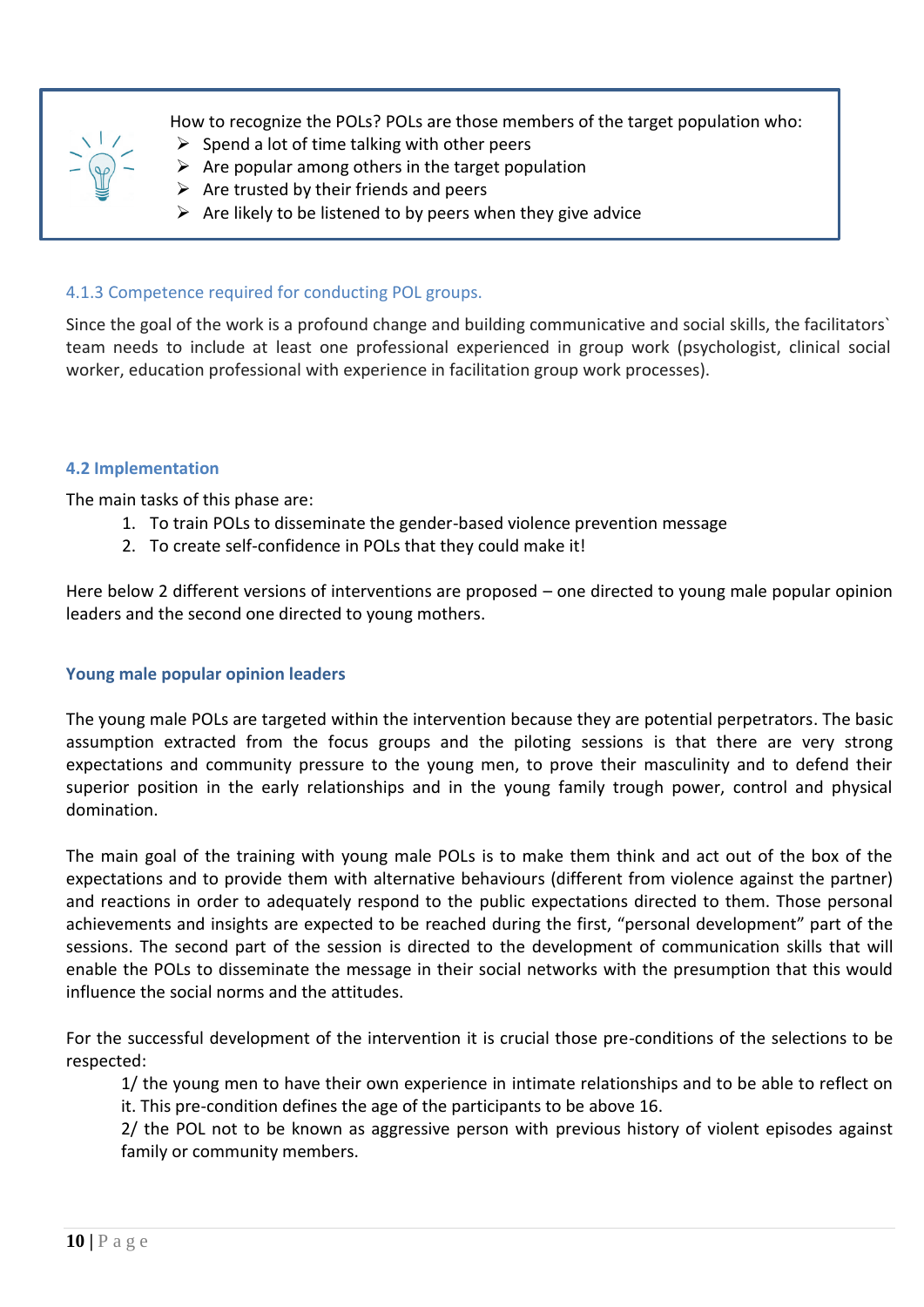#### <span id="page-10-0"></span>**Content of POL Training sessions**



#### Session 1. Empowerment of the leaders and group cohesion

Goal of the session:

The goal of the session is to empower the POLs and to provide information about the project and its goals and to create good cohesion within the leaders` group. To introduce the GBV topic.

The empowerment of the leaders is a crucial element not only for the successful implementation of the intervention, but also for the motivation of the young leaders to participate in the training and to work for the change of the norms in the community. Since the intervention is planned to happen within few months and requires active involvement of the leaders this is a very important task to be accomplished.

Additional complication for the motivation of the young male leaders is that very often they do not understand the issue as problematic and they believe that being aggressive, violent or dominant is a part of the male role in the community and in the family in particular. Those perceptions for the role of the successful man also obstacles the young leaders to understand the need for changing the social norms and to understand their role in the process of social transformation.

The hierarchy within the group is a very important aspect of the group dynamic of the male leaders` group. In order to achieve good group cohesion and good confidence within the group, the first session should be directed to achieve those two important goals.

Core messages:

- 1. You are selected because your opinion matters to your friends
- 2. You can make the difference
- 3. The group is a safe place where you can discuss different topics and try to do new things



Session 2. The face of violence

Goal of the session: To increase the awareness of the young leaders regarding the topic of violence

Through the exploration of the violence topic the group is generating the frame of the community norms regarding the GBV that need to be changed due to the intervention.

The diversification of the manifestations of the violence exceeds its definition and lighten very important but difficult to recognize aspects of the violence such as emotional/psychological violence and sexual violence.

A very important aspect of the work in the second session is introduction of the topic with the individual conversations and the individual role of the leaders for changing the community norms regarding GBV. In the frame of the second session the POLs are invited to make their first communication skills exercise on disseminating the anti-violence message in the community.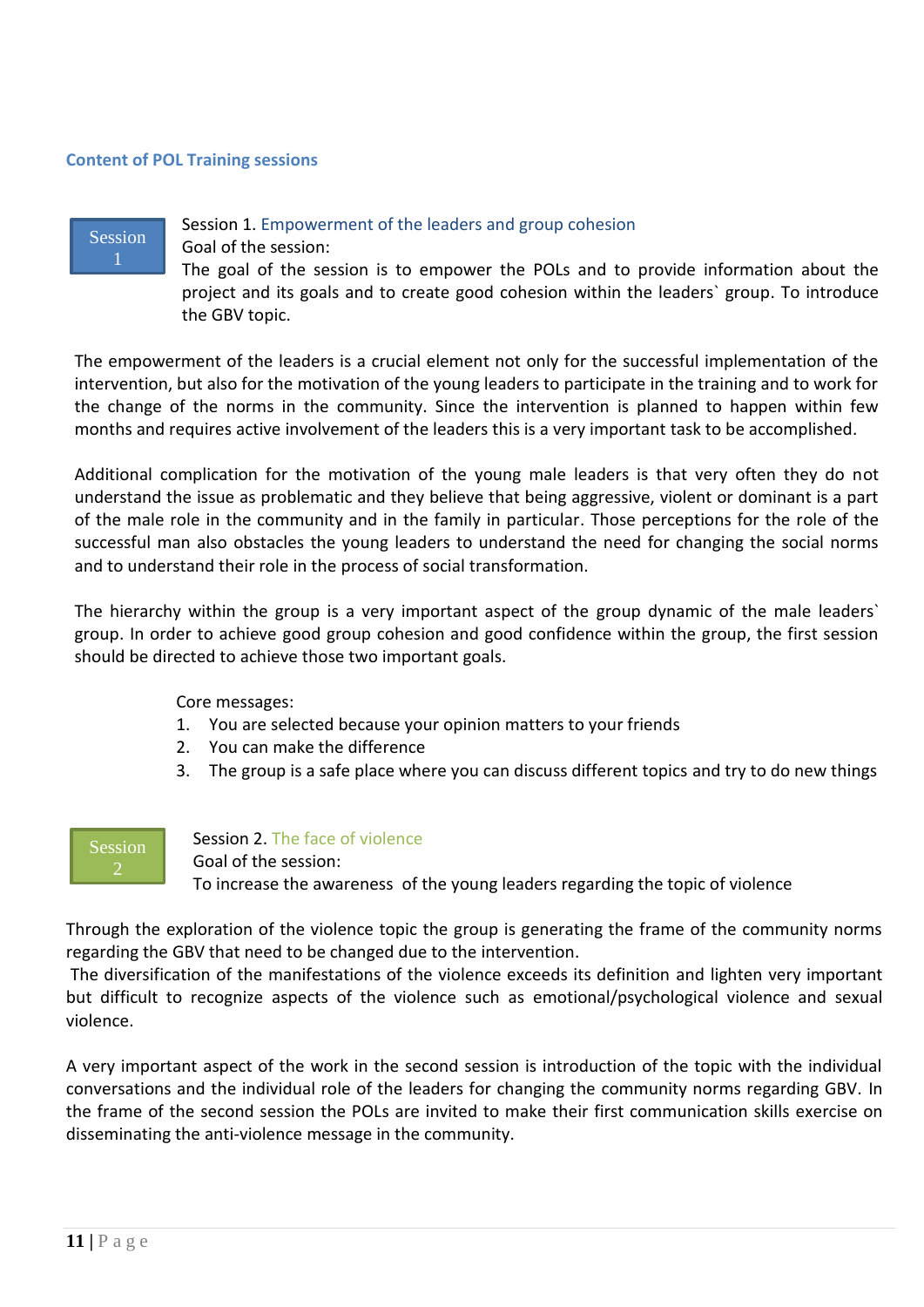Core messages:

- 1. Violence is a learned behaviour
- 2. There are different types of violence
- 3. Violence does not equal physical aggression only



Session 3. Understanding the cycle of violence

Goal of the session: To build intention for change

The session is built on two essential elements - to help the POLs understand that violence is a learnt behaviour that usually is reproducing models observed in the family or in the immediate environment of the child (young man). Those models are important part of the behavioural repertoire of the young people who do not have other examples for successful implementation of the social expectations attributed to the gender role expectations. The cycle of violence represents the relation between the mechanisms of power and control (violence) used against the young man in the past or in the present and his own violent reactions.

The second key task of this session is to identify the networks of the natural leaders by listing the names of the friends on a sheet of paper. Every POL will be expected to talk and to disseminate the information learnt during the sessions with every single person included in his personal contact list and to report back in the group about the reactions and comments made by them during those conversations.

Core messages:

- 1. Violence is a learned behaviour
- 2. Gender-based violence (GBV) is based on gender based expectations
- 3. Being violent doesn't equal being masculine

4. The man knows what "no" means, and knows how to react when a woman refuses his help/ attention/ affection.



Session 4. Violet (flower) and violence

Goal of the session: Planning the change

The session is built on two essential elements – working on planning the change with focus on thinking and reacting "out of the box" of the socially declared expectations (act like a man). The session aims at enlarging the list with expectations related to the role of the man and to add some positive behaviours related to this role.

During first part of the session the participants should be enlightened how to achieve the change by planning non-violent behaviour intentionally and be aware of alternative reactions and role models. In the frame of the session, under the guidance of the facilitators the POLs explore together what are the advantages and the disadvantages of being a male/female in Roma community.

The second part of the session contains communication skills building block. The facilitators are demonstrating to the group how to start and to develop conversation on the topic. The participants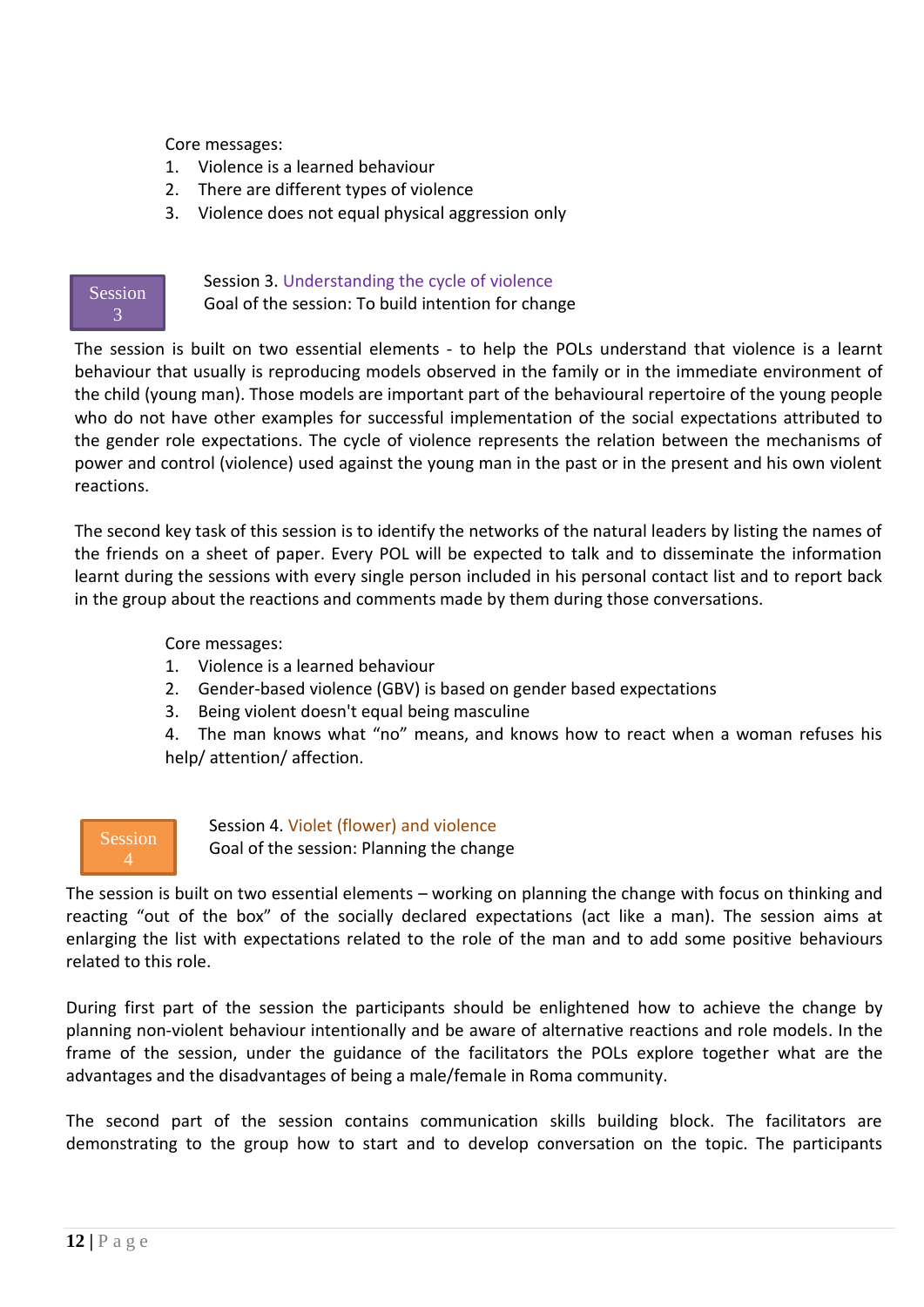exercise by couples how to communicate planning the change message with their peers.

Core messages:

1. There is a way to express emotions in non-violent way

2. Each person in his life has experienced aggression/violence directed against him/her - we all know how the victim feels

- 3. Being violent shows weakness, not force/strength
- 4. Aggression/rage could be controlled



Session 5. SMART (ROMA) man?

Goal of the session: Emotional intelligence and self-control as manifestation of masculinity

The session is built on two essential elements – working on planning the change with focus on non-violent behaviour (expressing emotions in a positive way and anger control) and building communication skills of the POLs.

During first part of the session the participants should be enlightened how to achieve the change by planning non-violent behaviour intentionally and be aware of alternative reactions and role models. In the frame of the session, under the guidance of the facilitators the POLs explore together in what situations GBV occur, is there and what is the relation between emotions and violence, and discuss what are the positive/negative emotions and how they could be expressed.

The second part of the session contains communication skills building block. The facilitators are demonstrating to the group how to start and to develop conversation on the topic. The participants exercise by couples how to communicate planning the change message with their peers.

Core messages:

- 1. There is a way to express emotions in non-violent way
- 2. Being violent shows weakness, not force/ strength
- 3. Aggression/rage could be controlled



Session 6. The advertisement

Goal of the session: change of attitudes

The session aims to encourage the POLs to continue working for changing the attitudes against GBV in their social networks by helping their friends to adopt new, alternative behavioural patterns in *their* relationships based on the respect for the woman and appreciation of her qualities and contributions for the family.

Core messages:

1. Each one of us could make the change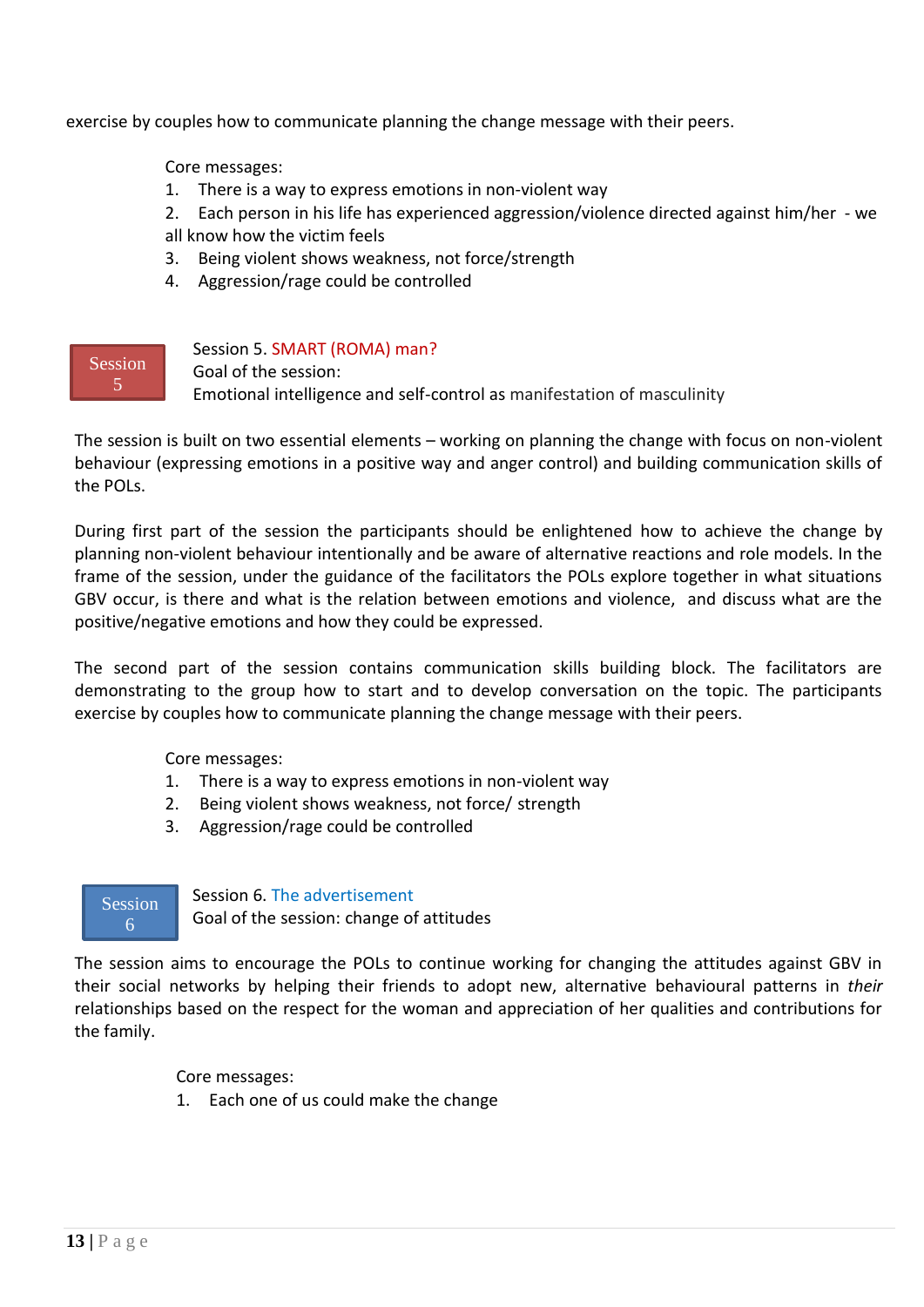#### **Young female popular opinion leaders**

The young females POLs are targeted within the intervention because they are the most exposed to the risk of gender based violence within the community. The basic assumption extracted from the focus groups and the piloting sessions is that there are very strong expectations and community pressure directed to the young women to obey their husbands in all aspects of their everyday life and to accept different manifestations of power and control, including violence.

The main goal of the training with young female POLs is to make them think and act out of the box of the expectations, to help them understand that the violence against them is not tolerable and young women should be able to recognize the different manifestations of violence, and not to accept them as normal part of the relationship. Those personal achievements and insights are expected to be reached during the first, "personal development" part of the sessions. The second part of the session is directed to the development of communication skills and aim to enable the POLs to disseminate the message in their social networks with the presumption that this would influence the social norms and the attitudes within the community.

For the successful development of the intervention it is important to consider the following conditions:

1/ the young mothers are more likely to be engaged in training activities in the morning (before noon hours), when they have already finished the domestic work, and are more likely to have time to visit the community center. Another option is to perform the sessions in the early afternoon hours, but only in case that the babies and the toddlers are not having their afternoon nap.

2/ usually the young Roma mothers are much more willing to be engaged with community activities when there is an option provided for their children to be around during the sessions. It is strongly recommended an alternative playing group for children to be organized during the POL sessions.

3/ It is very important the POLs to understand that their role is NOT to propose solutions or to advise the victims of violence, but help the young women from the community understand that the scope of violence is much before the physical aggression, as well to help them understand better their role and opportunities in the modern society.

# <span id="page-13-0"></span>**Content of POL Training sessions**



#### Session 1. He and She

Goal of the session: Providing information

Goal of the session is to empower the POLs and to provide information about the project and its goals. To introduce the GBV topic.

Direct involvement with the violence topic is not recommended, mostly because young women are very sensitive to it, but also because they avoid commenting on traumatic experience they have experienced or witnessed. In order to attract their attention and to connect with their main topics of interest, the facilitators emphasize on first love relationships, interactions between boys and girls, gender roles, sexual roles.

The main task for the facilitators is to extract the group understanding and knowledge related to violence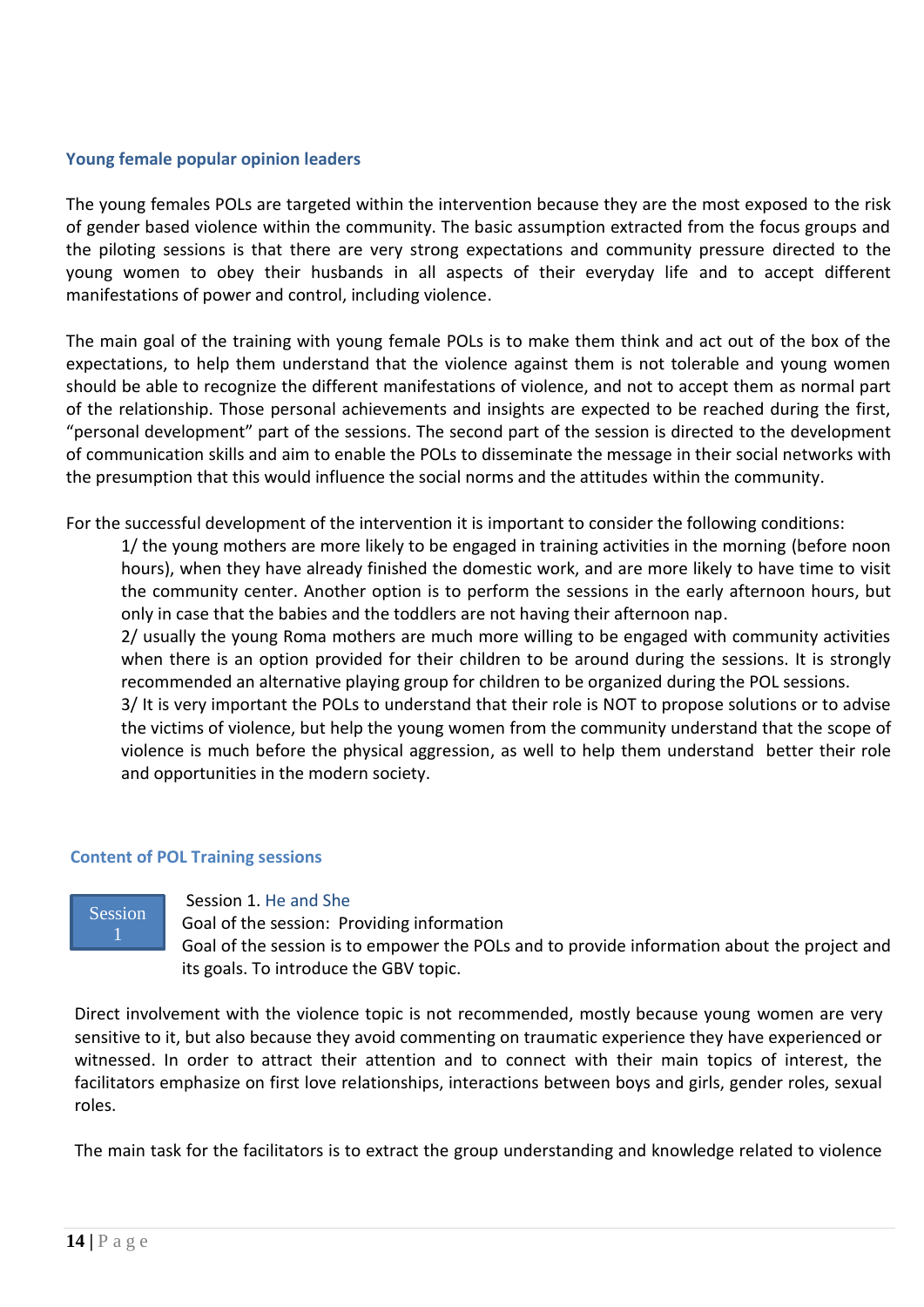topic. Guided by the facilitators, the group explores what are the associations related to the notion "violence"? If there are different types of violence?

Within this context facilitators provide information about the problem – GBV. Definition of the violence within the relationship and out of it.

Core messages:

- 1. You are selected because your opinion matters to your friends
- 2. You can make the difference
- 3. Violence is not a demonstration of intimacy

Session

Session 2. Violet (flower) and violence

Goal of the session: to work with attitudes

The facilitators continue the topic related with GBV. The group is invited to think about all kinds of manifestations of violence. The focus of the work is the emotions of the victim of violence – during and after the act of violence. What are the community norms – what behaviours are tolerated and accepted and what are not. The most important task for the facilitators is to put the spotlight on the way the violence is communicated in the community, how people talk about it? What do they say – quotations.

The second key task of this session is to identify the networks of the natural leaders by listing the names of the friends on a sheet of paper. Every POL will be expected to talk and to disseminate the information learnt during the sessions with every single person included in her personal contact list and to report back in the group the reactions and comments made by them during those conversations.

Core messages:

- 1. The woman is more vulnerable to become a victim of violence in the relationship
- 2. There are different types of violence

3. Violence does not equal physical aggression only but none of its forms is not acceptable



# Session 3. Super(ROMA)man vs Super(ROMA)woman

What it is like to be a man/what it is like to be woman? Goal of the session: to build intention

The session is built on two essential elements – working on gender role expectations and stereotypes and building communication skills of the POLs.

During the first part of the session the participants are trying to find the answers of the questions related to gender roles and stereotypes within the community: how it is expected the men/ the woman to behave within the community, being part of a couple.

The focus of the session is to encourage the young women to point out what community gender roles expectations they like and accept and what they find old fashioned or they would like to be changed and to suggest ideas how this change could be achieved.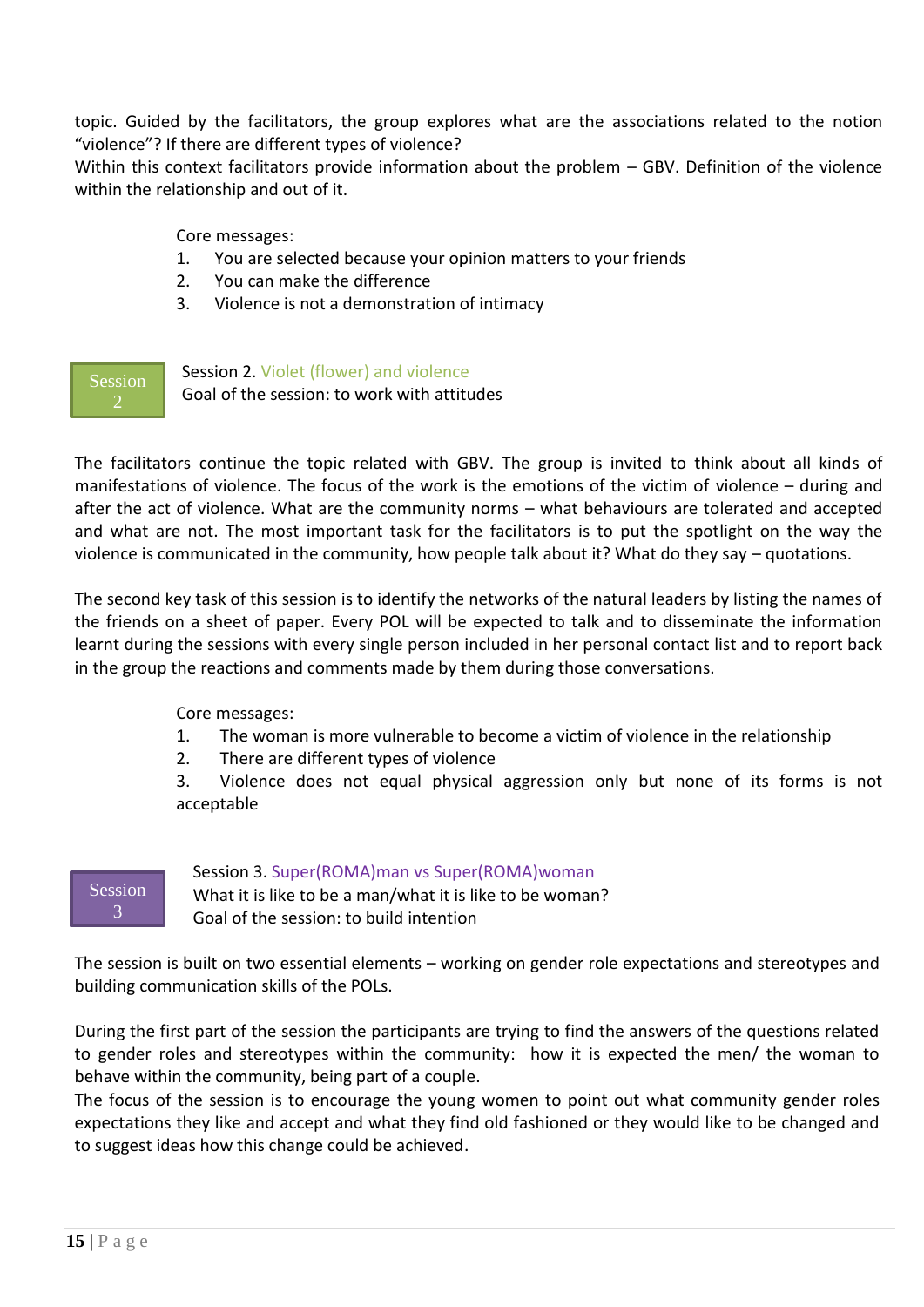The second part of the session contains communication skills building block. The facilitators are demonstrating to the group how to start and to develop conversation on the topic. The participants exercise by couples how to communicate the GBV prevention message with their peers.

Core messages:

- 1. Gender-based violence (GBV) is based on gender based expectations
- 2. Being violent doesn't equal being masculine
- 3. Being a "good woman" does not mean to accept every behaviour of the partner
- 4. The victim should not believe that she deserves to be treated this way

**Session** 

Session 4. SMART (ROMA) woman

Goal of the session: Planning the change

The session is built on two essential elements – working on planning the change with focus on recognizing the situations of violence and building communication skills of the POLs.

During first part of the session the participants should be enlightened how to achieve the change by recognizing the situation of violence and avoiding them, but also not to take the responsibility for the aggression of their partner. In the frame of the session, under the guidance of the facilitators the POLs explore together the situations of GBV, is there and what is the relation between emotions and violence, and discuss what is the connection between emotions and violence.

The second part of the session contains communication skills building block. The facilitators are demonstrating to the group how to start and to develop conversation on the topic. The participants exercise by couples how to communicate planning the change message with their peers.

Core messages:

1. Emotions are not an excuse for the violence

2. The victim does not have any responsibility for the act of violence and should ask for help if she realizes she is in this situation



#### Session 5. Who I want to be?

Goal of the session: Building self-confidence

The session is built on two essential elements – working on building self-confidence and assertive behaviour of the POLs and closing the training.

The first part of the sessions is assigned to support the POLs to build competence and skills for assertive behaviour - asserting position, positive communication.

The second part of the session aims at closing the training and appointing the maintenance sessions.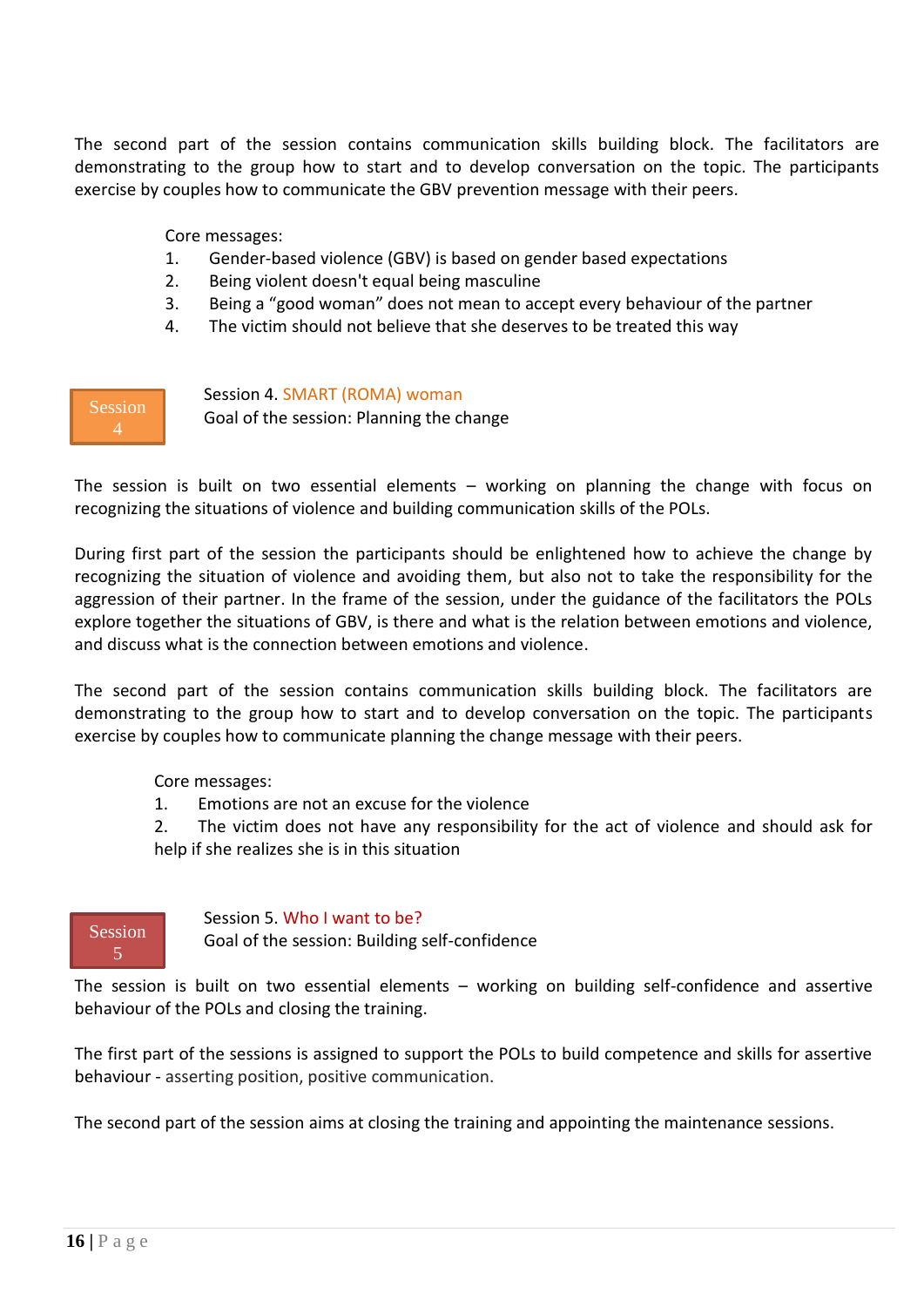Core messages:

- 1. Improving communication skills
- 2. Confronting aggression vs with pro-active assertiveness
- 3. Self-confidence is the clue

#### <span id="page-16-0"></span>**4.3. Maintenance**

This phase of the intervention contains 4 supporting sessions (with duration 1 hour and a half) with main task to support and reinforce the POLs reshape social norms and beliefs.

The core element for the maintenance section is to support and reinforce successive waves of Opinion Leaders to help reshape social norms against GBV.

The supportive sessions have place every month after the end of the main training, and aim to support the POLs in their mission. The group gathers together – the POLs share their experience and the challenges they have met when talking with their peers about the topic.

The structure of the session is very similar to the sessions from the implementation phase but **focuses only** on the reporting of the conversations conducted with the friends from the social network - main challenges and estimated achievements of each one of the POL during the period, and suggestions how to improve the conversations in order to optimize the effect of the intervention.

# <span id="page-16-1"></span>**4.4. Evaluation**

The main task of the evaluation phase is to measure the progress. The effectiveness of POL is measured by qualitative and quantitative methods.

The quantitative evaluation comprehends the scope and the intensity of the intervention. During the implementation period the participants are required to talk with their friends on the topics of intervention. The quantitative indicator for successful implementation is the number of the conversations with the members of the social networks for the period.

# Qualitative evaluation regards the change in two components:

For change in the behaviour - during the intervention the leaders report about the conversations they have had with their friends regarding the change of the behaviour, which is indicative about the change in the networks.

The group dynamics - during intervision and supervision sessions a professional analysis is done for the progress of the group as a whole and for each one of the participants individually.

"Trainer logs" will be filed-in by the group facilitators, reflecting the main development of group process and dynamic. The trainer logs will be developed and used as all for the purpose of the project's internal evaluation.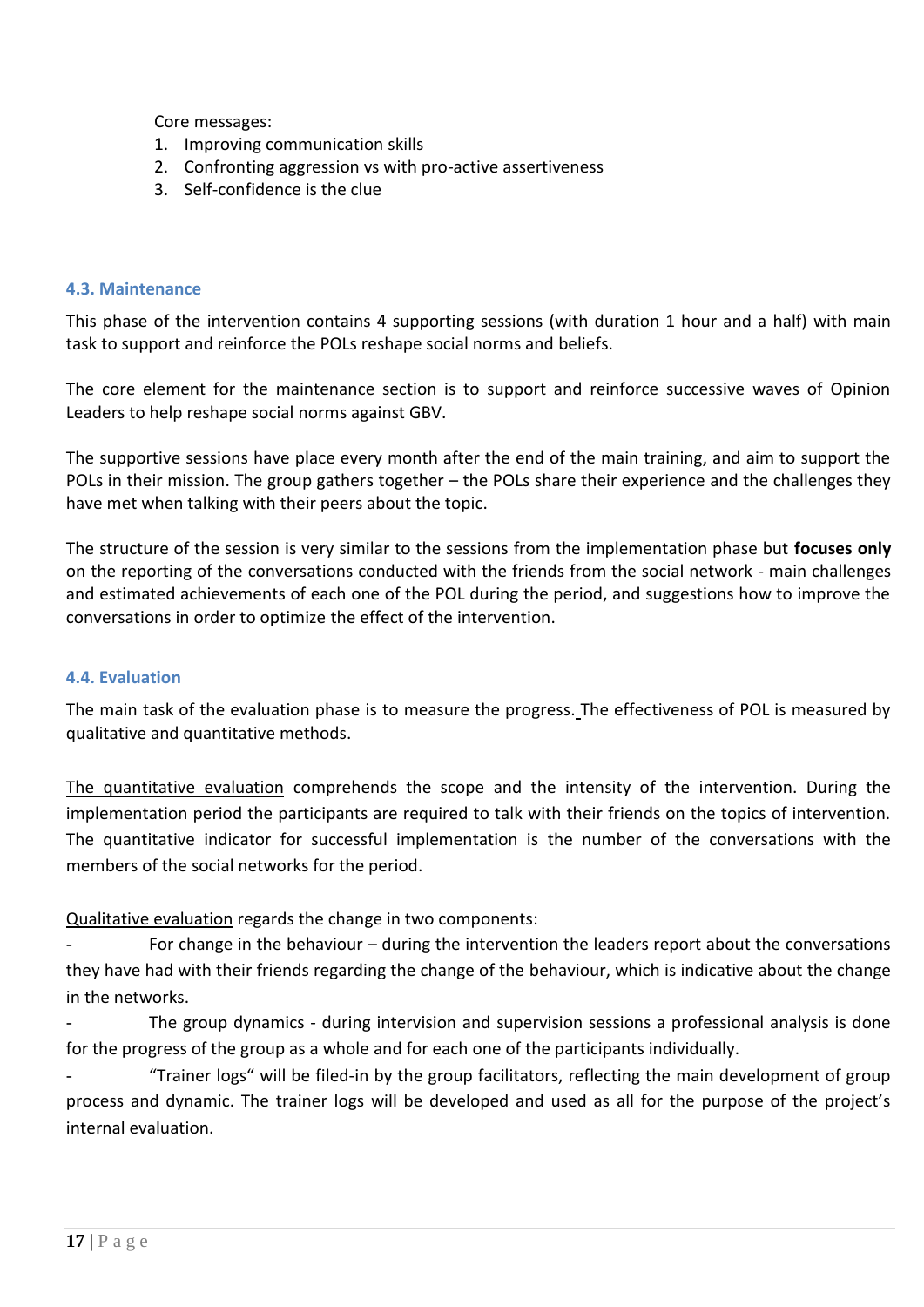# <span id="page-17-0"></span>**Examples for training session programmes – POL groups with young male leaders**

(examples for the programme of the training sessions – timing, themes, method, name of exercises but no detailed presentation of the exercises)



Empowerment of the leaders and group cohesion

| N              | Sequence                                            | Timing  | materials                             |
|----------------|-----------------------------------------------------|---------|---------------------------------------|
|                |                                                     |         |                                       |
| 1              | Opening of the seminar                              | 10 min. |                                       |
|                | Why we are here?                                    |         |                                       |
| $\overline{2}$ | <b>Empowerment of the leaders</b>                   | 15 min. |                                       |
| 3              | <b>Presentation</b><br><b>informed</b><br>οf<br>the | 15 min. | informed consents printed             |
|                | consents                                            |         |                                       |
| 4              | Group contract and group rules                      | 10 min. |                                       |
| 5              | Introducing each other:                             | 40 min. | Paper A4, pens, materials for drawing |
|                | The story of my name<br>$\left( 1\right)$           |         |                                       |
|                | The circle of the favourite things<br>'2)           |         |                                       |

Break – 30 min.

| N | Sequence                           | Timing           | materials                                        |
|---|------------------------------------|------------------|--------------------------------------------------|
|   |                                    |                  |                                                  |
| 6 | Activities for group cohesion      | 40 min.          |                                                  |
|   | (1) Cat and mouse                  |                  | (1)                                              |
|   | (2) Get into the circle            |                  | (1)                                              |
| 7 | Work with the expectations         | 20 min.          | Colourful sticky notes (2 for each participant), |
|   | "The tree of expectations"         |                  | Flipchart with a picture of a tree               |
| 8 | <b>Information block</b>           | 10 min.          | (2)                                              |
|   | Some facts about Gender<br>based   |                  | <b>Resource sheet 2. Basic facts</b>             |
|   | violence                           |                  |                                                  |
| 9 | <b>Closing the session</b>         | $10 \text{ min}$ |                                                  |
|   | How I feel at the end of the first |                  |                                                  |
|   | meeting, what I will take home     |                  |                                                  |

Session 2

The face of violence

| N  | Sequence                                              | Timing  | materials                                            |
|----|-------------------------------------------------------|---------|------------------------------------------------------|
|    | Warm up activity                                      | 10 min. |                                                      |
| 2. | Defining violence and the types of $ 45 \text{ min} $ |         | Flipchart/markers                                    |
|    | violence                                              |         | (2)                                                  |
|    | 2 steps group discussions.                            |         | <b>Resource sheet 3. Different types of violence</b> |
|    | Game                                                  | 30 min. | <b>EXTENDED HANDOUT (GPM1)</b>                       |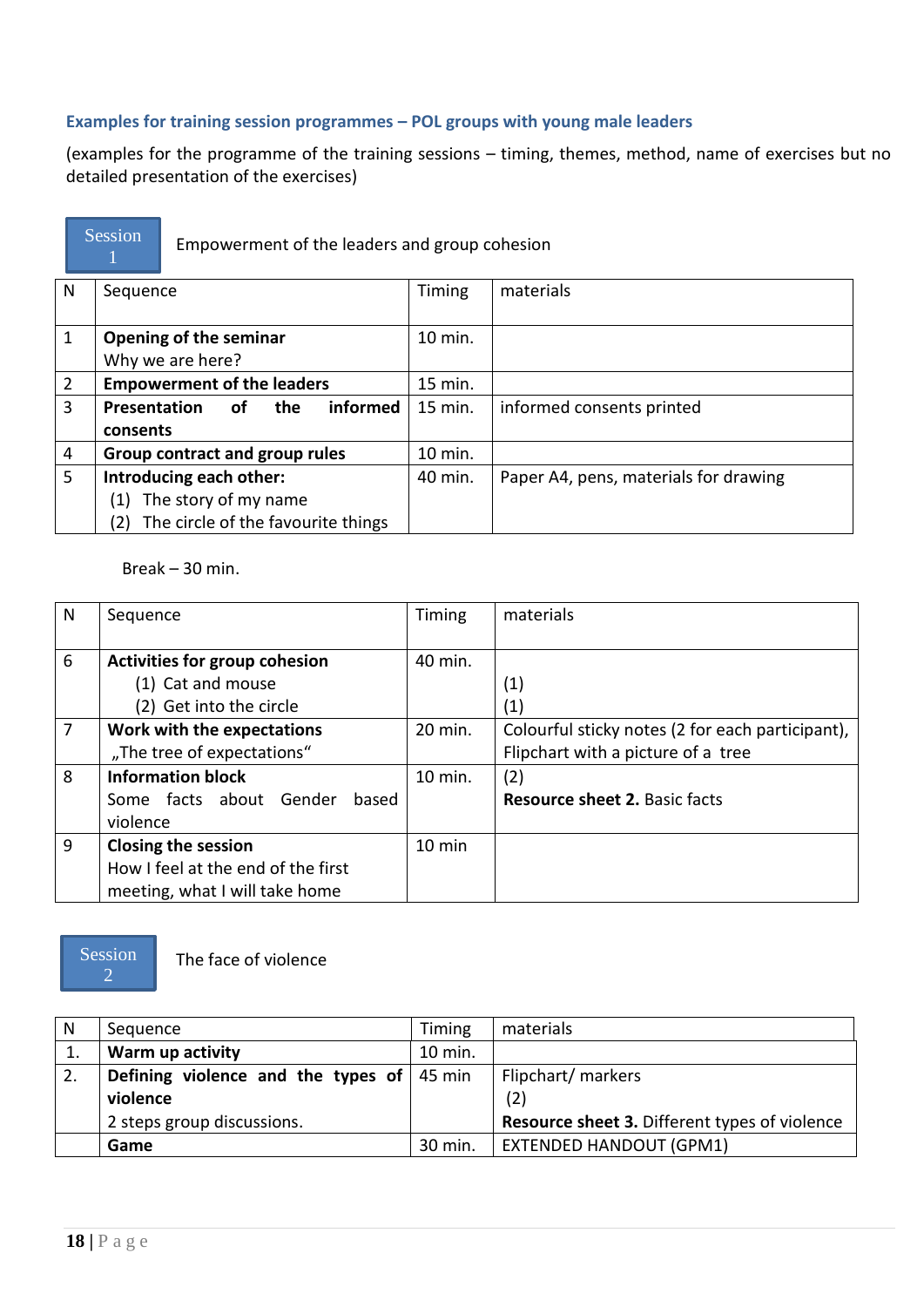| Four corners of violence | <b>SPIF</b><br>i Forschung gGmbH |
|--------------------------|----------------------------------|

Break – 30 min.

| 3.  | Warm up activity                    | 20 min.            |                                                 |
|-----|-------------------------------------|--------------------|-------------------------------------------------|
| 4.  | Discussion on each type of violence | 40 min.            | <b>Resource sheet 4. Case studies</b>           |
|     |                                     |                    |                                                 |
| 5.  | <b>Communication skills block:</b>  | $20 \text{ min}$   | <b>Resource sheet 5.</b> Example opening of the |
|     | (1) Demonstration                   |                    | discussion with a friend                        |
|     | (2) Instruction for homework        |                    |                                                 |
| -6. | <b>Closing the session</b>          | $10 \text{ min}$ . |                                                 |



Understanding the cycle of violence

| N  | Sequence                                                | Timing                | materials                          |
|----|---------------------------------------------------------|-----------------------|------------------------------------|
| 1. | Warm up activity                                        | 20 min.               |                                    |
| 2. | <b>Feedback</b><br>from<br>the<br>conversations         | first $\vert$ 20 min. |                                    |
| 3. | <b>Understanding</b><br>cycle of $\vert$ 50 min.<br>the |                       | (2)                                |
|    | violence                                                |                       | <b>Resource sheet 6. Questions</b> |

Break – 30 min.

| 4. | Warm up activity - Stop                                       | 10 min. | <b>EXTENDED HANDOUT (GPM1)</b>                       |
|----|---------------------------------------------------------------|---------|------------------------------------------------------|
|    |                                                               |         | SPI Forschung gGmbH                                  |
| 5. | <b>Communication skills block</b>                             | 70 min  | sheet<br>The<br>7.<br><b>Resource</b><br>case<br>in. |
|    | $(1)$ Role play                                               |         | Assenovgrad                                          |
|    | The origin of violence                                        |         |                                                      |
|    | <b>Brainstorming</b><br>(2)                                   |         |                                                      |
|    | <b>Re-play</b> the role-play (optional).<br>$\left( 3\right)$ |         |                                                      |
|    | <b>Individual work</b><br>(1)                                 |         | Template list of contacts                            |
|    | Preparing the list of contacts of the                         |         |                                                      |
|    | friends                                                       |         |                                                      |
|    | (2)<br><b>Discussion</b> on the<br>main                       |         |                                                      |
|    | massages from this session and how                            |         |                                                      |
|    | communicate them with our<br>to                               |         |                                                      |
|    | friends                                                       |         |                                                      |
| 6. | <b>Closing the session</b>                                    | 10 min  |                                                      |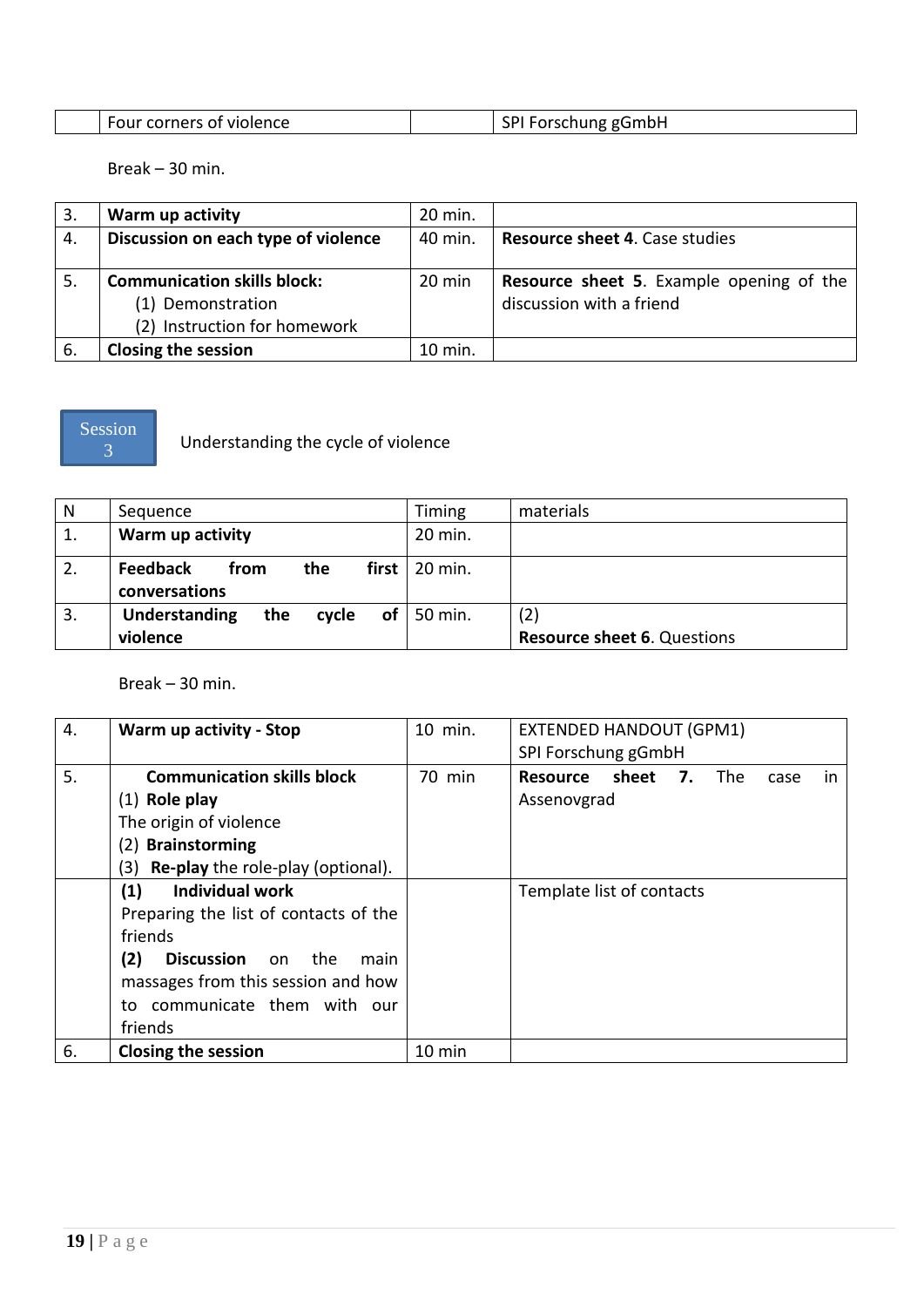

# Violet (flower) and violence

| N              | Sequence                            | Timing             | materials                                      |
|----------------|-------------------------------------|--------------------|------------------------------------------------|
| 1.             | Warm up activity                    | 10 min.            |                                                |
|                |                                     |                    |                                                |
| $\overline{2}$ | Feedback from the conversations     | $20 \text{ min}$ . |                                                |
|                | with the friends                    |                    |                                                |
| 3.             | <b>Group discussion</b>             | 20 min.            | <b>Resource sheet 8. How the partner feels</b> |
|                | Do not mess the violence with love! |                    |                                                |
| 4.             | <b>Dating situations</b>            | 20 min.            | (2)                                            |
|                |                                     |                    | <b>Resource sheet 9. Dating situations</b>     |

### Break - 30 min.

| N  | Sequence                          | Timing  | materials                              |
|----|-----------------------------------|---------|----------------------------------------|
| 5. | Act like a man/ act like a woman  | 40 min  | (2)                                    |
|    |                                   |         |                                        |
| 6. | Work in small groups on case      | 20 min. | Resource sheet 10. Act like a man/ Act |
|    |                                   |         | like a woman.                          |
| 7. | <b>Communication skills block</b> | 50 min. | Resource sheet 11. Example dialogue    |
|    | (1) Instructions for homework     |         |                                        |
|    | (2) Demonstration                 |         |                                        |
|    | (3) Role plays in the groups      |         |                                        |
| 8. | <b>Closing the session</b>        | 10 min. |                                        |

# Session

SMART (ROMA) man

| N | Sequence                             | <b>Timing</b>    | materials                                     |
|---|--------------------------------------|------------------|-----------------------------------------------|
|   | Warm up activity                     | 10 min.          |                                               |
|   | <b>Feedback on the conversations</b> | $20 \text{ min}$ |                                               |
|   | <b>Expressing emotions</b>           | 40 min.          | (2)                                           |
|   |                                      |                  | <b>Resource sheet 12. Expressing emotions</b> |

Break – 30 min.

| 4.       | Energizer                                           | 10 min. |  |
|----------|-----------------------------------------------------|---------|--|
| <u>.</u> | What do I feel when I am angry?/ $ 30 \text{ min.}$ |         |  |
|          | What do I do when I am angry?                       |         |  |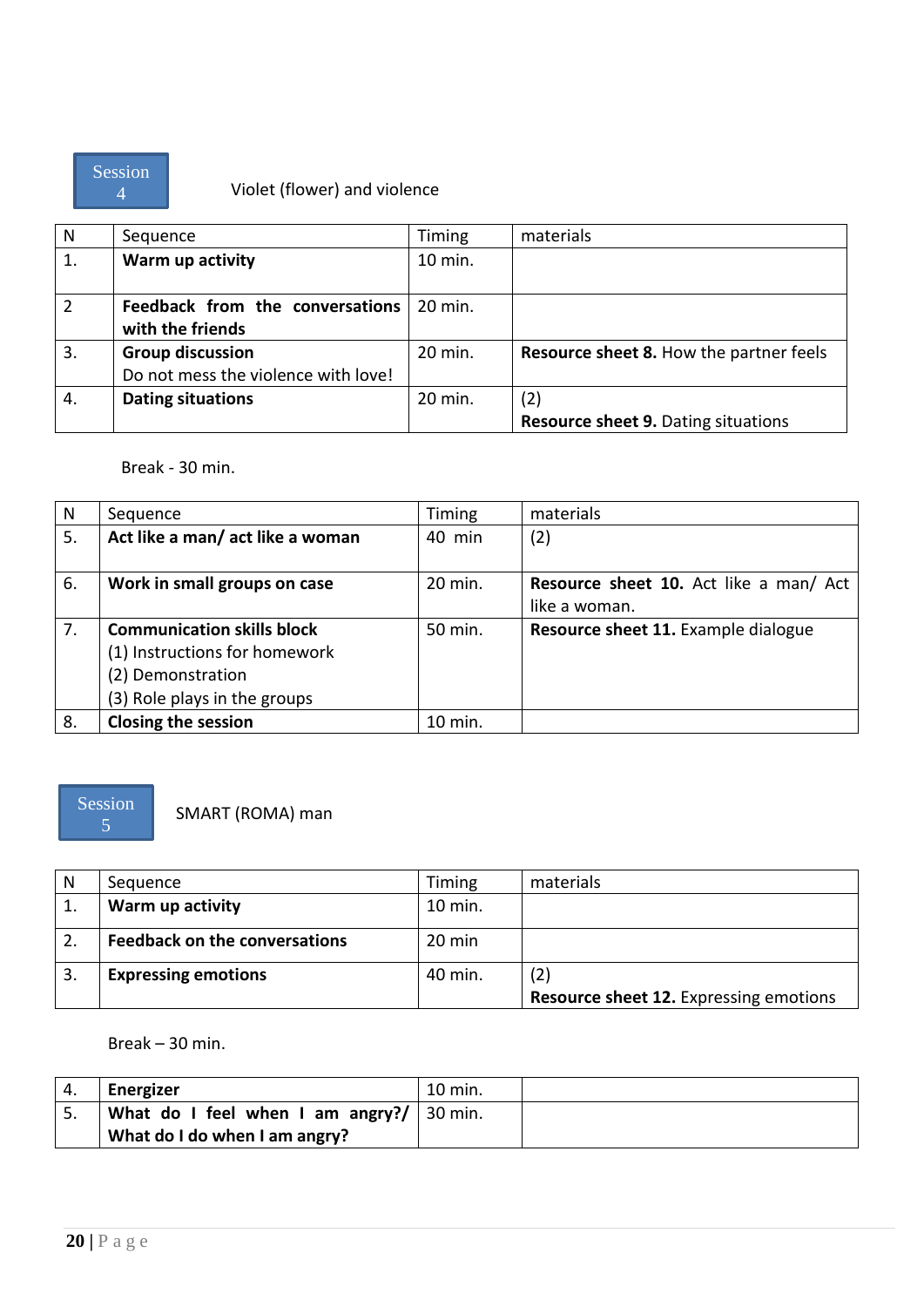| -6. | <b>Communication skills block</b><br>(1) Instructions for homework<br>(2) Demonstration from the facilitators<br>(3) Role plays | $10$ min. | Resource sheet 13. Example dialogue:<br>Expressing negative emotions |
|-----|---------------------------------------------------------------------------------------------------------------------------------|-----------|----------------------------------------------------------------------|
|     | <b>Closing the session</b>                                                                                                      | $10$ min. |                                                                      |



The advertisement

| N  | Sequence                                                                                          | <b>Timing</b> | materials                                                           |
|----|---------------------------------------------------------------------------------------------------|---------------|---------------------------------------------------------------------|
|    | Warm up activity                                                                                  | 10 min.       |                                                                     |
|    | <b>Feedback on the conversations</b>                                                              | 20 min.       |                                                                     |
| 3. | <b>Creative activity: The brochure</b><br>(1) Prepare the brochure<br>(2) Discussion in the group | 60            | Materials: drawing materials, scissors,<br>magazines with pictures, |

Break – 30 min.

| 4.  | The final count down                                                                 | 40 min   | Resource sheet 14: Final countdown |
|-----|--------------------------------------------------------------------------------------|----------|------------------------------------|
| 5.  | <b>Certification</b> of the participants and 20 min.<br>group picture                |          | Certificates                       |
| -6. | Appointing the date and the time for $\vert$ 5 min.<br>the first maintenance meeting |          |                                    |
|     | <b>Final circle</b>                                                                  | $5$ min. |                                    |

# <span id="page-20-0"></span>**Examples for training session programmes – POL groups with young female leaders**

(prepare examples for the programme of the training sessions – timing, themes, method, name of exercises but no detailed presentation of the exercises)



He and She

| -N | Sequence                              | Timing    | materials                 |
|----|---------------------------------------|-----------|---------------------------|
|    |                                       |           |                           |
|    | <b>Opening of the seminar</b>         | $10$ min. |                           |
|    | Why you are here?                     |           |                           |
|    | <b>Empowerment of the leaders</b>     | 5 min.    |                           |
|    | informed<br>Presentation<br>the<br>οf | 15 min.   | informed consents printed |
|    | consents                              |           |                           |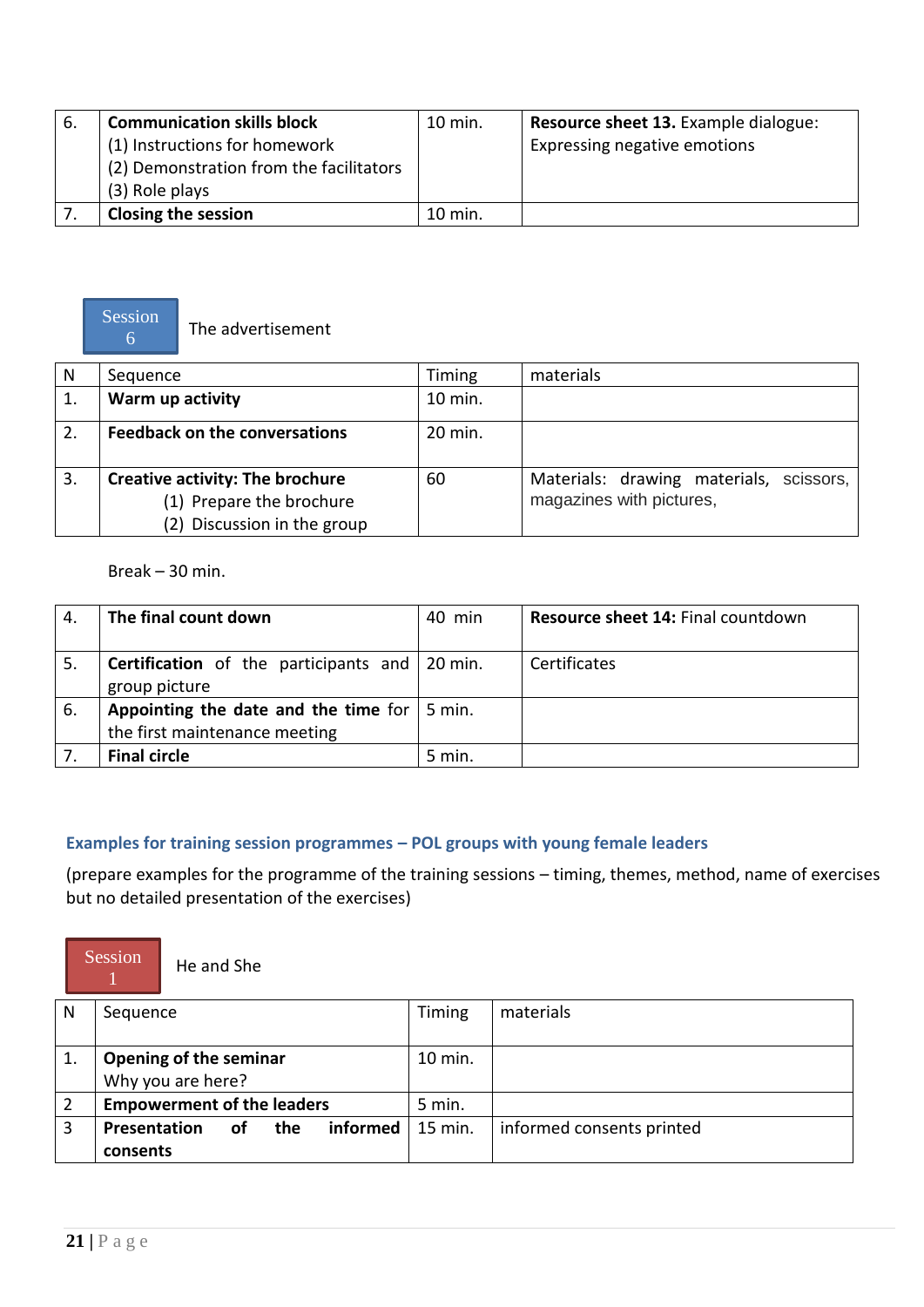| 4 | Introducing each other $-$ game | 20 min. | Paper A4, pens, materials for drawing       |
|---|---------------------------------|---------|---------------------------------------------|
|   | The story of my name            |         |                                             |
|   | Group contract and group rules  | 10 min. | flipchart                                   |
| 6 | Work with the expectations      | 20 min. | Colourful<br>sticky<br>each<br>notes<br>tor |
|   | "The tree of expectations"      |         | participant),                               |
|   |                                 |         | Flipchart with painted                      |

Break – 30 min.

| N  | Sequence                            | Timing  | materials                                       |
|----|-------------------------------------|---------|-------------------------------------------------|
|    | He and She - first relationship.    | 20 min  | Newsprint,<br>white<br>flipchart,<br>magazines, |
|    | Work in small groups - collages.    |         | scissors, glue                                  |
| 8  | <b>Information block</b>            | 5 min.  | <b>Resource sheet 1. Basic facts</b>            |
|    | Some facts about GBV                |         |                                                 |
| 9  | 2 steps exercise: Defining violence | 45 min  | Resource sheet 2. Types of violence             |
|    | and types of violence:              |         |                                                 |
| 10 | Game: Violence - true or false      | 15 min. | Resource sheet 3. Statements regarding GBV      |
| 11 | <b>Closing the session</b>          | 10 min. |                                                 |

#### Session 2

Violet (flower) and violence

| N  | Sequence                              | Timing  | materials                                 |
|----|---------------------------------------|---------|-------------------------------------------|
| 1. | Energizer                             | 10 min. |                                           |
| 2. | Introduction of the topic             | 5 min.  |                                           |
| 3. | <b>Manifestations of the violence</b> | 30 min. |                                           |
|    | (1) Work in small groups              |         |                                           |
|    | (2) Discussion                        |         |                                           |
| 4. | <b>Group discussion</b>               | 30 min. |                                           |
|    | Do not mess the violence with love!   |         |                                           |
| 5. | <b>Information block</b>              | 20 min. | Handout. The circle of violence           |
|    | violence.<br>0f<br>circle<br>The .    |         | <b>Resource sheet 4.</b> The circle<br>of |
|    | Consequences of GBV.                  |         | violence                                  |

Break – 30 min.

| 6. | Energizer                         | 10 min.   |                                            |
|----|-----------------------------------|-----------|--------------------------------------------|
| 7. | Point of view -                   | 20-35 min | <b>Resource sheet 5. Case studies</b>      |
|    | (1) work with case studies        |           | <b>Resource sheet 6. Possible comments</b> |
|    | (2) group discussion              |           |                                            |
|    | (3) possible answers              |           |                                            |
| 8. | <b>Communication skills block</b> | $20$ min  | <b>Resource list 7.</b> Opening of the     |
|    | (1) demonstration                 |           | conversation                               |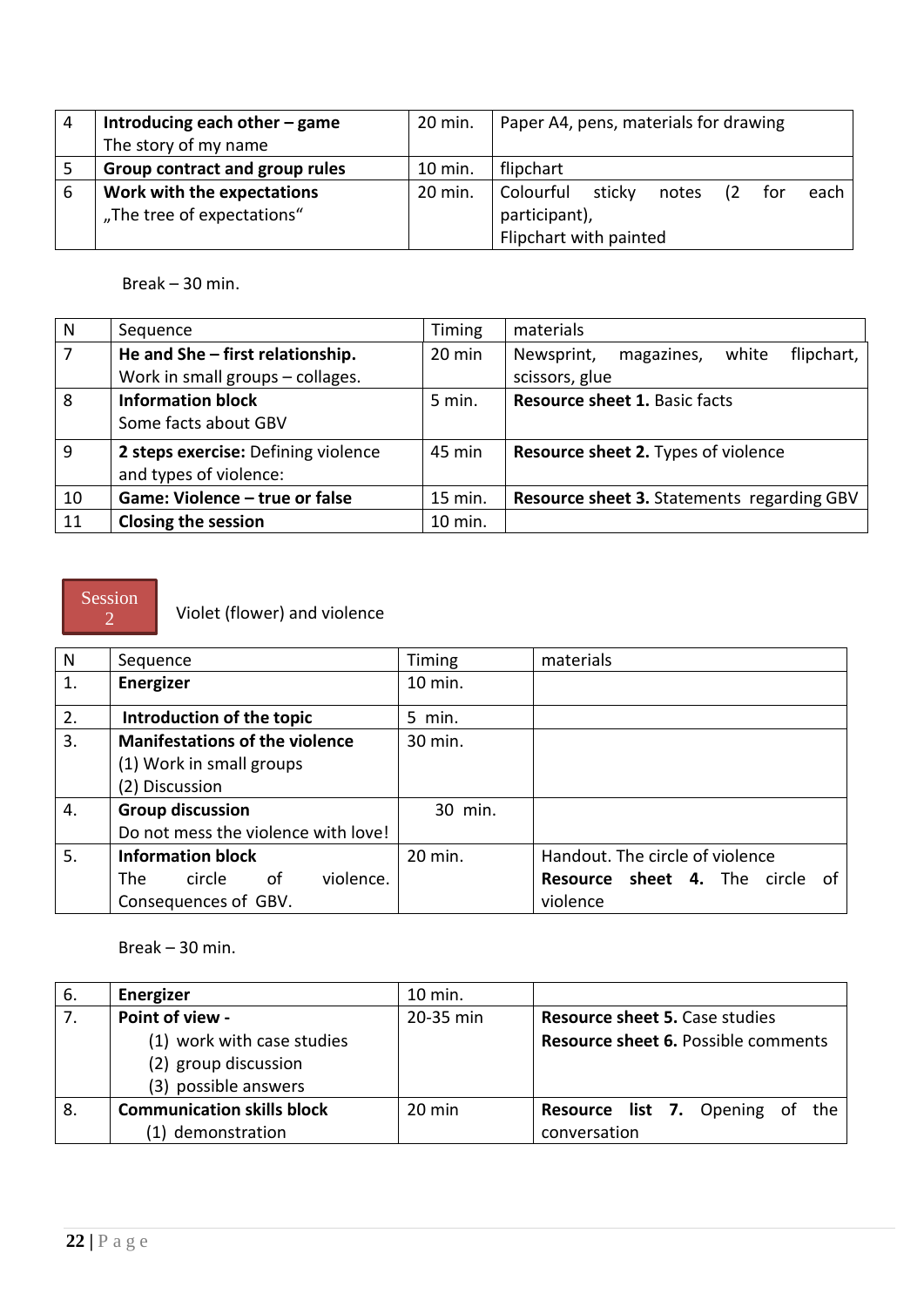| (2) main rules             |        | Resource sheet 8. Main rules |
|----------------------------|--------|------------------------------|
| <b>Closing the session</b> | 10 min |                              |

Session

Super(ROMA)man vs Super(ROMA)woman

| N  | Sequence                                                                                    | Timing   | materials |
|----|---------------------------------------------------------------------------------------------|----------|-----------|
| 1. | Energizer                                                                                   | 10 min.  |           |
|    | <b>Feedback form the first conversations</b>                                                | 20 min.  |           |
| 3. | Introduction of the topic: The family<br>The typical Roma family - building a<br>case study | $20$ min | flipchart |

#### Break – 30 min.

| 4.             | Energizer                                        | 10 min  |                                                                 |
|----------------|--------------------------------------------------|---------|-----------------------------------------------------------------|
| 5.             | Introduction of topic: GBV is not<br>acceptable! | 10 min. | <b>Resource sheet 9. 7 reasons why GBV is</b><br>not acceptable |
|                | How we can make the change?                      |         |                                                                 |
| 6.             | <b>Communication skills block</b>                | 60 min. | of<br>sheet<br>10.<br>Example<br><b>Resource</b>                |
|                | the<br>(1) Demonstration<br>from                 |         | conversation                                                    |
|                | facilitators                                     |         |                                                                 |
|                | (2) Role plays in the groups                     |         |                                                                 |
|                | (3) Instructions for homework                    |         |                                                                 |
| $\overline{7}$ | Individual work: preparing the list of           | 10 min. | Handout - List of contacts                                      |
|                | contacts of the friends                          |         |                                                                 |
| 8              | <b>Closing the session</b>                       | 10 min. |                                                                 |

#### Session 4

SMART (ROMA) woman

| N | Sequence                             | Timing  | materials                                  |
|---|--------------------------------------|---------|--------------------------------------------|
|   | Energizer                            | 10 min. |                                            |
|   | <b>Feedback on the conversations</b> | 20 min  |                                            |
|   | <b>Situations of violence</b>        | 60 min. | <b>Resource sheet11.</b> Dating situations |
|   | How to recognize them?               |         |                                            |

Break – 30 min.

| 4.       | Energizer                                            | min. |
|----------|------------------------------------------------------|------|
| <u>.</u> | Map the resources in and out the $\frac{1}{20}$ min. |      |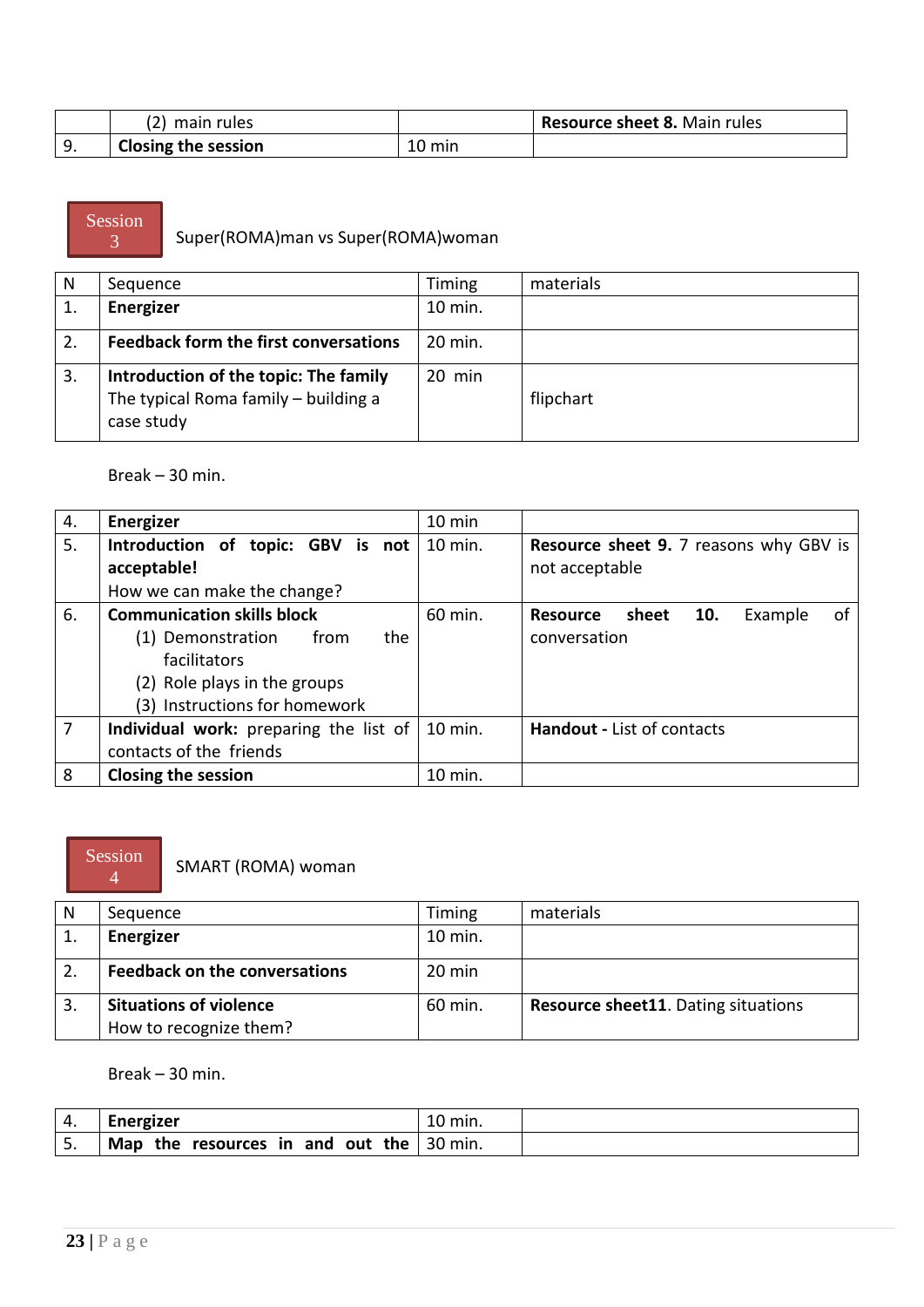|     | community                                        |           |                                                  |
|-----|--------------------------------------------------|-----------|--------------------------------------------------|
| -6. | <b>Communication skills block:</b>               | 40 min.   | of<br>12.<br>sheet<br>Example<br><b>Resource</b> |
|     | (1) Demonstration<br>the<br>from<br>facilitators |           | conversation                                     |
|     | (2) Role plays                                   |           |                                                  |
|     | <b>Closing the session</b>                       | $10$ min. |                                                  |



Who I want to be?

| N  | Sequence                             | Timing           | materials                                       |
|----|--------------------------------------|------------------|-------------------------------------------------|
| 1. | Energizer                            | 10 min.          |                                                 |
| 2. | <b>Feedback on the conversations</b> | 30 min.          |                                                 |
| 2. | <b>Information block:</b>            | 20 min.          | <b>Resource sheet 13. What is assertiveness</b> |
|    | Assertive behaviour                  |                  |                                                 |
| 3. | Cinderella $-$                       | 20 min.          |                                                 |
|    | or how to be assertive               |                  |                                                 |
| 4. | <b>Group discussion</b>              | $10 \text{ min}$ |                                                 |

Break – 30 min.

| 5. | Energizer                                | $10$ min. |  |
|----|------------------------------------------|-----------|--|
| 6. | <b>Finalizing exercise</b>               | 40 min.   |  |
|    | What was for me to participate in this   |           |  |
|    | training                                 |           |  |
| 7. | <b>Certification of the participants</b> | 20 min.   |  |
| 8. | Appointing the date and the time for     | 10 min.   |  |
|    | the first maintenance meeting            |           |  |
| 9. | <b>Final circle</b>                      | 5 min.    |  |

# **Training methods and learning activities**

- (1) Arsova Netzelmann T et al. (2016). Ideas for a bullying-free classroom. Manual for teachers and school staff accompanying the book LISTEN! Online: http://listen.animusassociation.org, accessed: April 28, 2017. In Bulgarian, English and German.
- (2) Program M: Young Men's Manual, A Training Manual for Educators and Youth Workers, CARE International, Website: [www.youngmeninitiaitive.org](http://www.youngmeninitiaitive.org/)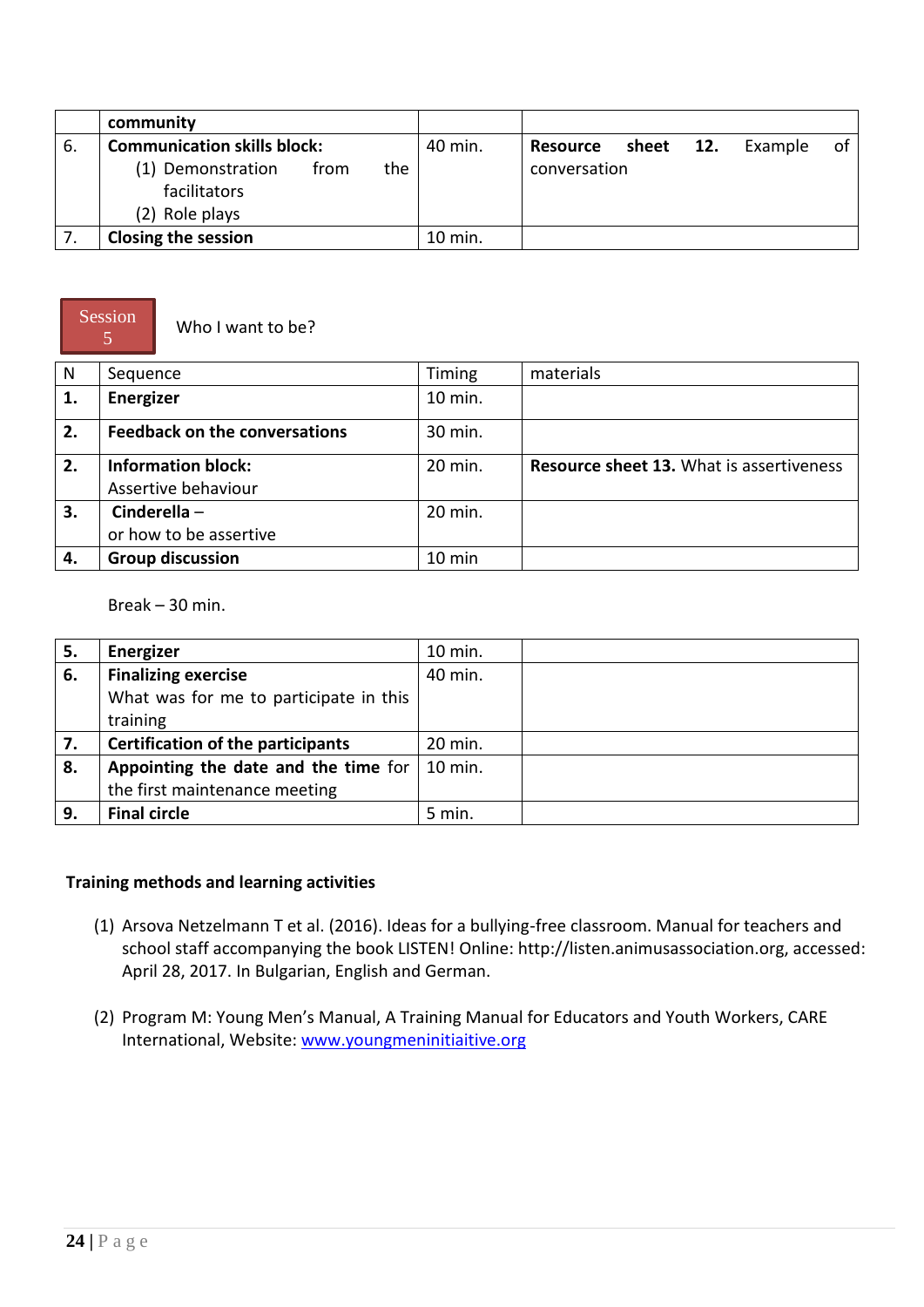# <span id="page-24-0"></span>**III. Further reading**

(List resources, which can be used to plan the implementation of the model)

- 1. GAIN, Global Intervention Network, Medical Colledge of Wisconsin, Center for AIDS Intervantion Reaserch (CAIR), Departement of Psychiatry and Behavioural Medicine, Medical college of Wisconscin, 414-456-7700- 1-800-644-1615 (English version)
- 2. "On My Own Two Feet" Educational Resource Materials for use in Substance Abuse Education (1997), ISBN No. 086387 044 9, Dept. of Education and Science, Marlborough St.,Dublin 1, Ireland [\(http://www.sphe.ie/downloads/mo2f/Assertive\\_Communication.pdf](http://www.sphe.ie/downloads/mo2f/Assertive_Communication.pdf) )
- 3. Youth for youth, *a manual for* empowering young people *in preventing* gender-basedviolence *through peer education,* © 2012, Mediterranean Institute of Gender Studies, BN 978-9963-711-10-9, [www.medinstgenderstudies.org](http://www.medinstgenderstudies.org/)
- 4. Gender-Based Violence Training Manual, (2013), Restless development, Sierra Leone, <http://restlessdevelopment.org/file/restless-sl-gbv-training-manual-2103-14-pdf>
- 5. Gender Matters. A manual on addressing gender-based violence affecting young people. ISBN: 978-92- 871-6393-6© Council of Europe, 2007 Printed in Hungary, [https://www.scribd.com/document/105299654/Gender-Matters-A-manual-on](https://www.scribd.com/document/105299654/Gender-Matters-A-manual-on-addressing-gender-based-violence-affecting-young-people)[addressing-gender-based-violence-affecting-young-people](https://www.scribd.com/document/105299654/Gender-Matters-A-manual-on-addressing-gender-based-violence-affecting-young-people)
- 6. Handbook. for Coordinating Gender-based Violence Interventions in Humanitarian Settings (2010), GBV AoR, UNICEF, [https://www.unicef.org/ecuador/GBV\\_Handbook\\_Long\\_Version.pdf](https://www.unicef.org/ecuador/GBV_Handbook_Long_Version.pdf)
- 7. Roma women‐ known and unknown *Family Life And The Position Of The Woman In The Roma Communities,* RESEARCH REPORT, [http://www.euromanet.eu/upload/80/83/Research\\_Report\\_Roma\\_Women\\_engl\\_09\\_\\_\\_OSI-](http://www.euromanet.eu/upload/80/83/Research_Report_Roma_Women_engl_09___OSI-Romania_.pdf)[Romania\\_.pdf](http://www.euromanet.eu/upload/80/83/Research_Report_Roma_Women_engl_09___OSI-Romania_.pdf)